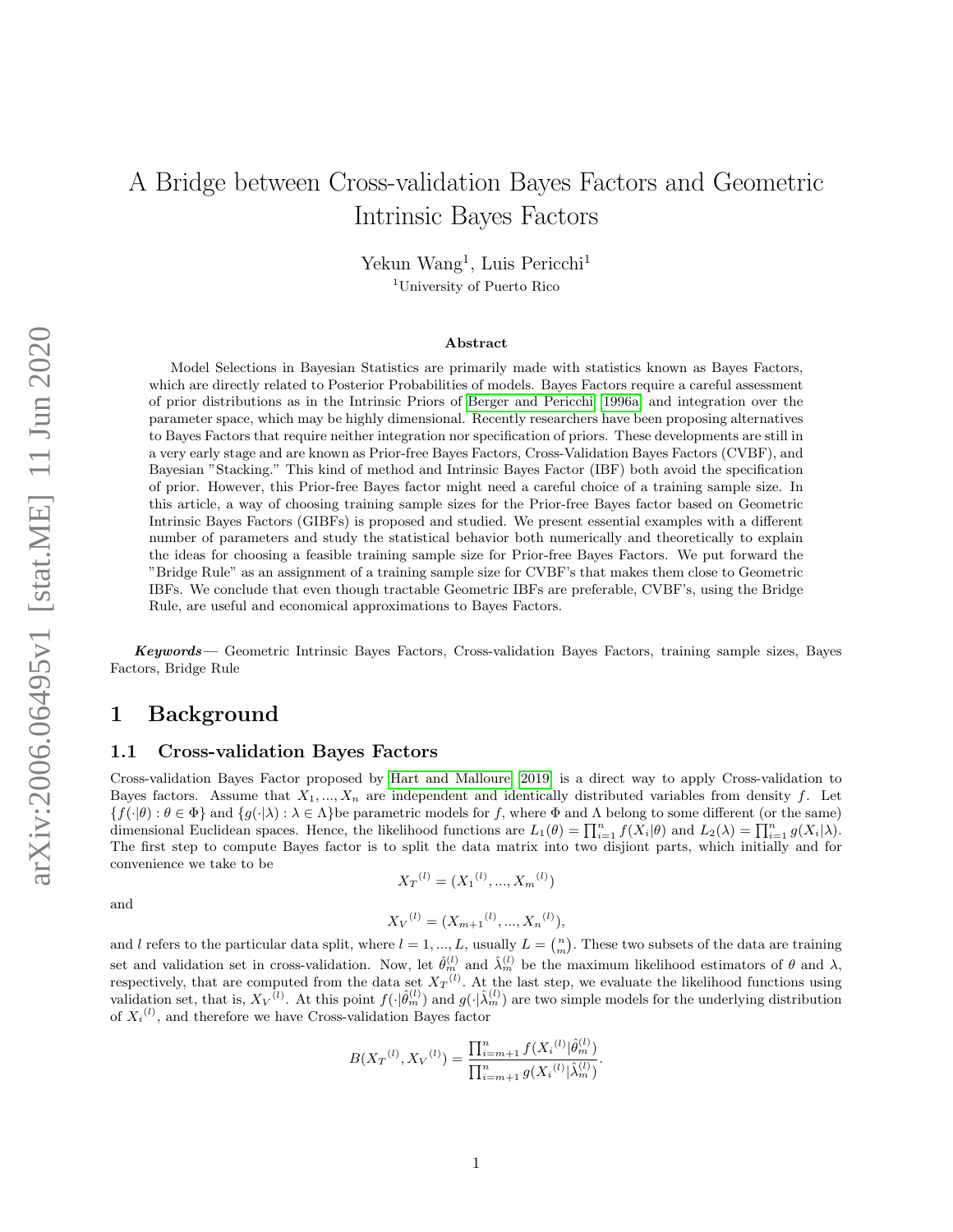However, such a cross validation statistics, depends on the particular training sample employed. If we take a geometric mean of L repeats of , then it is no longer dependent on the particular training sample. CVBF becomes

$$
AvgB(X_T, X_V) = [\prod_{l=1}^{L} \frac{\prod_{i=m+1}^{n} f(X_i^{(l)} | \hat{\theta}_m^{(l)})}{\prod_{i=m+1}^{n} g(X_i^{(l)} | \hat{\lambda}_m^{(l)})}]^{1/L},
$$

where L used above represents  $\binom{n}{m}$ .

For example, if there is a model that follows a normal distribution with an unknown mean and a known variance. Denote these two parameters by  $\mu$  and  $\sigma$ , respectively. The Maximum likelihood estimator for the mean is just the sample mean. Computing the estimator using the training set and evaluating likelihood functions using the validation set, we take the ratio of likelihood functions of models we compared. Finally, the geometric average over all the possible training samples of size  $m$  is calculated as

$$
AvgB(X_T, X_V) = exp{\frac{1}{L} \sum_{l=1}^{L} logB(X_T^{(l)}, X_V^{(l)})}.
$$

#### 1.2 Geometric Intrinsic Bayes Factors

For Intrinsic Bayes Factors, we calculate a posterior using training samples on the prior distribution, and then evaluate the marginal likelihood functions on both models using the validation set. If we take a geometric mean of the IBFs, then it becomes a Geometric Intrinsic Bayes Factors, which is expressed as below (Here we use same notations as section 1.1),

$$
B(X_V^{(l)}|X_T^{(l)}) = \left[\prod_{l=1}^L \frac{\int f(X_V^{(l)}|\theta)\pi(\theta|X_T^{(l)})d\theta}{\int g(X_V^{(l)}|\lambda)\pi(\lambda|X_T^{(l)})d\lambda}\right]^{1/L},
$$

where L used above represents  $\binom{n}{m}$ .

#### 1.3 Corrected Intrinsic Bayes Factors

If a prior is a proper prior, it is supposed to integrate to 1. For example, a normal distribution is integrating to one while a uniform distribution is not integrating to one for whatever the choice of the constant c is because  $\int_{-\infty}^{\infty} c dx = \infty$ . Therefore, distributions that cannot integrate to 1, such as, a uniform distribution, are called improper priors, which are often considered as uninformative priors. Uninformative priors are sensible in Hypothesis Testing problems since they should take into account the null considered. The priors of arithmetic intrinsic Bayes Factors integrate to 1 absolutely. However, geometric intrinsic priors usually integrate to a finite positive constant  $c > 0$  so they need a correction  $1/c$ . As [Berger and Pericchi \[1996a\]](#page-22-0) proposed, the geometric intrinsic prior is

$$
\pi^{GI}(\theta) = \pi^N(\theta) exp{\int \cdots \int logBF_{0,1}^{N}(X_T)f(X_T|\theta)dX_1 \cdots dX_m},
$$

where  $BF_{0,1}{}^{N}(X_T) = \frac{f(X_v|\theta_0)}{\int f(X_v|\theta) \pi(\theta|X_T)d\theta}$ ,  $X_1, ..., X_m$  are in the set  $X_T$ ,  $\theta$  is the parameter under analysis,  $\theta_0$  is a constant value for  $\theta$  under the simpler model and N stands for non-informative.

And the integration for Geometric prior is

$$
\int \pi^{GI}(\theta)d\theta = c \neq 1,
$$

where  $c$  is a positive constant.

Therefore, the Corrected Geometric prior is

$$
\pi^{cGI}(\theta) = \frac{\pi^{GI}(\theta)}{c},
$$

which will be integrating to one.

After the corrections for Geometric Prior, then we need to modify the GIBF so that it becomes a Corrected GIBF.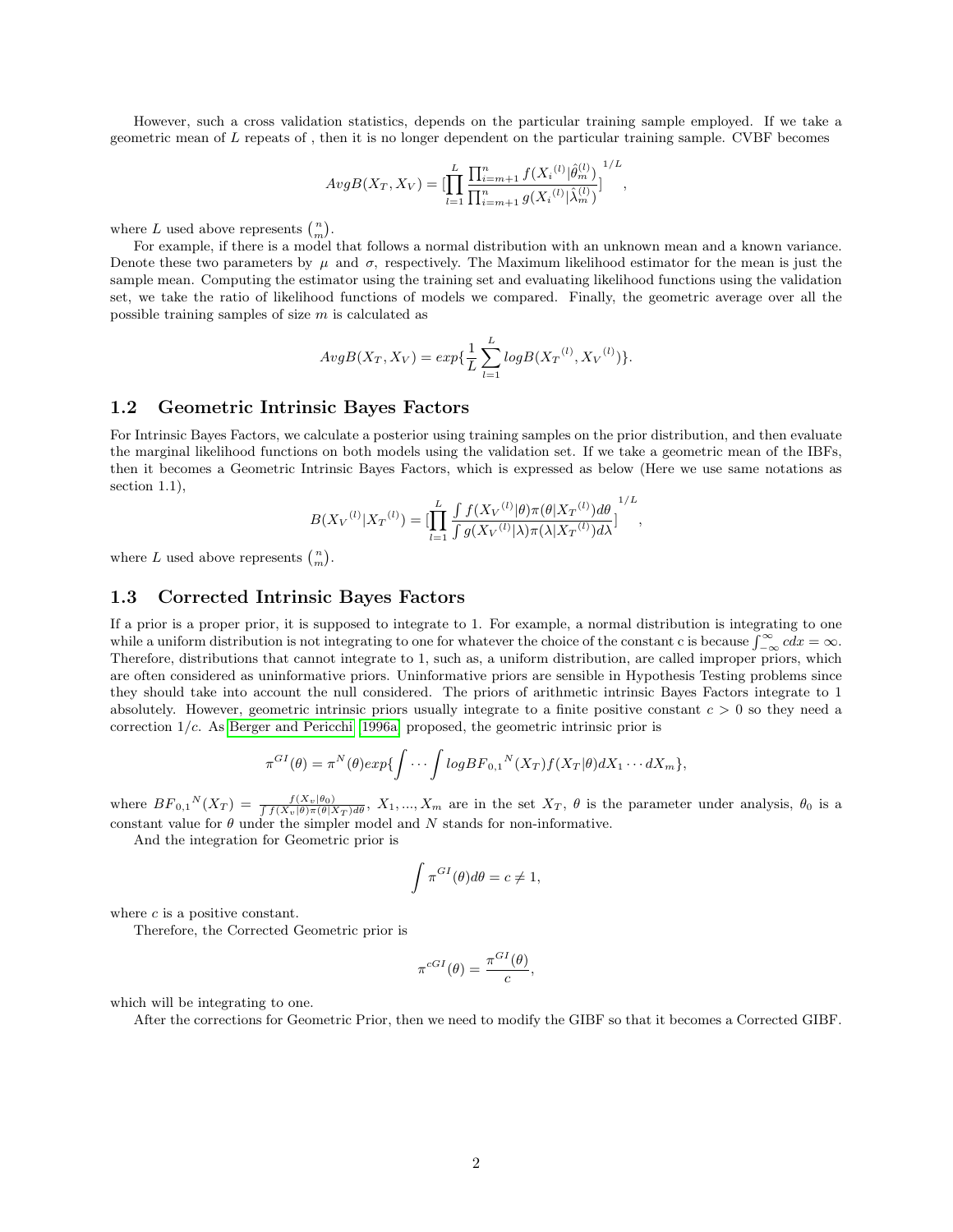# 2 Problem Statement

For the popular method, Intrinsic Bayes Factor, it only requires the number of parameters as a training sample size, which is a small number for an extensive collection of problems. However, it cannot avoid integration over the parameter space, even if it has an intrinsic prior distribution.

On the other hand, Cross-validation Bayes Factor seems to be quite simple because it does not have to choose a prior distribution and does not require integration. In this regard, if we can adapt CVBF to be a Bayesian method and establish a bridge between CVBF and IBF (Actually, it should be GIBF), then we could find a double cure. The first is to circumvent the computational difficulties related to GIBF, and the second is to make CVBF truly Bayesian statistics.

In a word, with the help of GIBF, CVBF may become a useful approximation if one finds a hidden prior distribution and a reasonable training sample size.

Another crucial thing is that, can we use CVBF in the Model Selections without other concerns? The stability and consistency are also considered in this article.

# 3 Normal Means Problem

Let us begin with the simplest problem to gain insight into the interplay between GIBF and CVBF. We are here analyzing a hypothesis testing with a null hypothesis  $H_0$ , in which is a normal distribution with mean  $\theta = \theta_0$  and variance  $\sigma^2$ , where  $\sigma^2$  is known. While the alternative hypothesis  $H_1$  is a normal distribution with mean different from  $\theta_0$  and the same variance  $\sigma^2$ .

### 3.1 CVBF in normal means problem

We apply the expression in section 1.1, CVBF becomes

$$
B(X_T^{(l)}, X_V^{(l)}) = exp{-\frac{(n-m)}{2\sigma^2}[(\bar{x}_m^{(l)} - \bar{x}_{n-m}^{(l)})^2 - (\bar{x}_{n-m}^{(l)} - \theta_0)^2]},
$$

where  $\bar{x}_{m}^{(l)}$  is the mean of the training samples while  $\bar{x}_{n-m}^{(l)}$  is the mean of the validation set.

In general, CVBF can be expressed as

$$
BF_{1,0}{}^{CV} = e^{-\frac{1}{2}(\frac{n}{m}Z^2 - \tilde{Z}^2)},\tag{1}
$$

where  $Z^2$  stands for a Chi-squared distribution with 1 degree of freedom,  $\tilde{Z}^2$  is a non-central Chi-squared distribution with 1 degree of freedom and non-centrality parameter  $\frac{(n-m)(\theta-\theta_0)^2}{\sigma^2}$ .

The geometric average of CVBFs is

$$
AvgBF^{CV}_{1,0} = exp{-\frac{n-m}{2K\sigma^2}[(\frac{1}{m} + \frac{1}{n-m})\sigma^2 \chi^2(K) - \frac{\sigma^2}{n-m}\tilde{\chi}^2]},
$$

where K is the number of simulation, in this case,  $K = \binom{n}{m}$ , which includes all the possibilities of training sample sets, and  $\chi^2(K)$  is a Chi-square distribution with K degrees of freedom and  $\tilde{\chi}^2$  is a non-central Chi-square distribution with K degrees of freedom and non-centrality  $\frac{K(\theta-\theta_0)^2}{\sigma^2/(n-m)}$  $\frac{\kappa (\theta - \theta_0)^{-1}}{\sigma^2/(n-m)}.$ 

Hence, under the alternative model, we have

$$
E(logBF_{1,0}^{CV}|M_1) = E(logAvgBF_{1,0}^{CV}|M_1) = -\frac{1}{2}(\frac{n}{m} - 1 - \frac{(n-m)(\theta - \theta_0)^2}{\sigma^2}),
$$

and the variance of logarithm of CVBF is

$$
Var(logBF_{1,0}^{CV}|M_1) = \frac{n^2}{2m^2} + \frac{1}{2} + \frac{(n-m)(\theta - \theta_0)^2}{\sigma^2}.
$$

### 3.2 Corrected GIBF in normal means problem

We also apply the formula in section 1.2 to express GIBF in normal means problem. For simplicity, we use a uniform distribution as a non-informative prior distribution, we denote  $\pi^N(\theta) = 1$ . IBF has been expressed by

$$
B_{1,0}(X_V^{(l)}|X_T^{(l)}) = \sqrt{\frac{m}{n}} exp{-\frac{1}{2\sigma^2}[m(\bar{x}_m^{(l)} - \theta_0)^2 - n(\bar{x}_n^{(l)} - \theta_0)^2]},
$$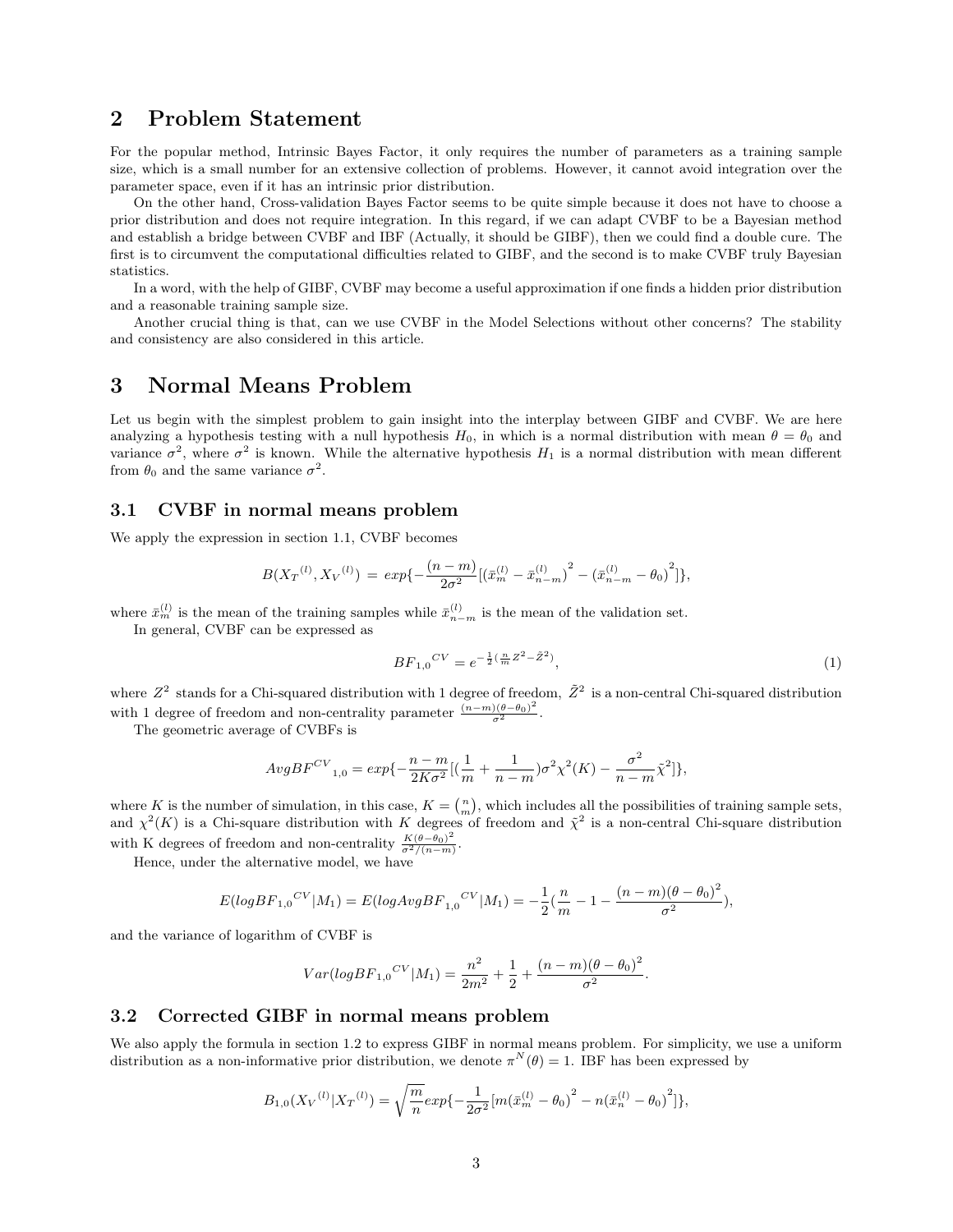

Figure 1: Linear Regression

The black line is our bridge rule at the domain (0, 500], while the red line highlights a linear equation which approximates the bridge rule function.

where  $\bar{x}_{m}^{(l)}$  is the mean of training samples and  $\bar{x}_{n}^{(l)}$  is the mean of the data for split l.

Training sample size 1 is a minimal size because it coincides with the number of parameters in the model. The Training sample size 1 is a minimal size because it coincludes with the number of parameters corrected constant for GIBF we computed is  $\sqrt{e}$ . After this correction, we have corrected IBF

$$
B_{1,0}{}^{cI}(X_V|X_T) = \sqrt{\frac{e}{n}} exp{-\frac{1}{2\sigma^2}[(x_i - \theta_0)^2 - n(\bar{x}_n - \theta_0)^2]},
$$

where  $i = 0, 1, ..., n$ .

Therefore, corrected GIBF can be expressed by

$$
B_{1,0}{}^{cGI}(X_V|X_T) = \sqrt{\frac{e}{n}} exp{-\frac{1}{2\sigma^2} \left[\frac{\sum_{i=1}^n (x_i - \theta_0)^2}{n} - n(\bar{x}_n - \theta_0)^2\right]}}.
$$

Then, under model 1, the expectation of logarithm of corrected IBF is

$$
E(logBF_{1,0}{}^{cI}|M_1) = E(logBF_{1,0}{}^{cGI}|M_1) = \frac{1}{2}log\frac{e}{n} + \frac{1}{2}\frac{(n-1)(\theta - \theta_0)^2}{\sigma^2},
$$

and the variance is

$$
Var(logBF_{1,0}{}^{I}|M_1) = 1 - \frac{1}{n} + \frac{(n-1)(\theta - \theta_0)^2}{\sigma^2}.
$$

We denote here the training sample size as  $m$ , and yet a GIBF with a minimal training sample size performs quite well in most scenarios, in which some of these will be presented in the following section.

### 3.3 Bridge Rule and consistency analysis

When the null hypothesis is correct, to let GIBF and CVBF be approximately equivalent, a training sample size of CVBF should be assigned. We propose that a training sample size for CVBF should be

$$
M_{cv} = \frac{N}{logN},
$$

where N is the sample size. Under this Rule, we pass the GIBF consistency under the null model to CVBF. It is worth mentioning that the Bridge Rule  $\frac{N}{log N}$ , at least at the domain  $\{N|N \in (0, 500], N \in \mathbb{Z}\}$ , can be approximated by linear regression. In the Figure 1,  $\frac{N}{log N}$  is fitted by a linear equation  $y = 6.2622 + 0.1519N$ . Therefore, the bridge rule is approximately a straight line with a slope of 0.152.

On the other hand, this raises a problem: Do we obtain consistency for CVBF and GIBF under the alternative? By equation (1), under the rule, the rate for CVBF could be changed. Under  $H_0$ ,

$$
logBF_{1,0}{}^{CV} = -\frac{1}{2}(log(n) - 1)Z^2,
$$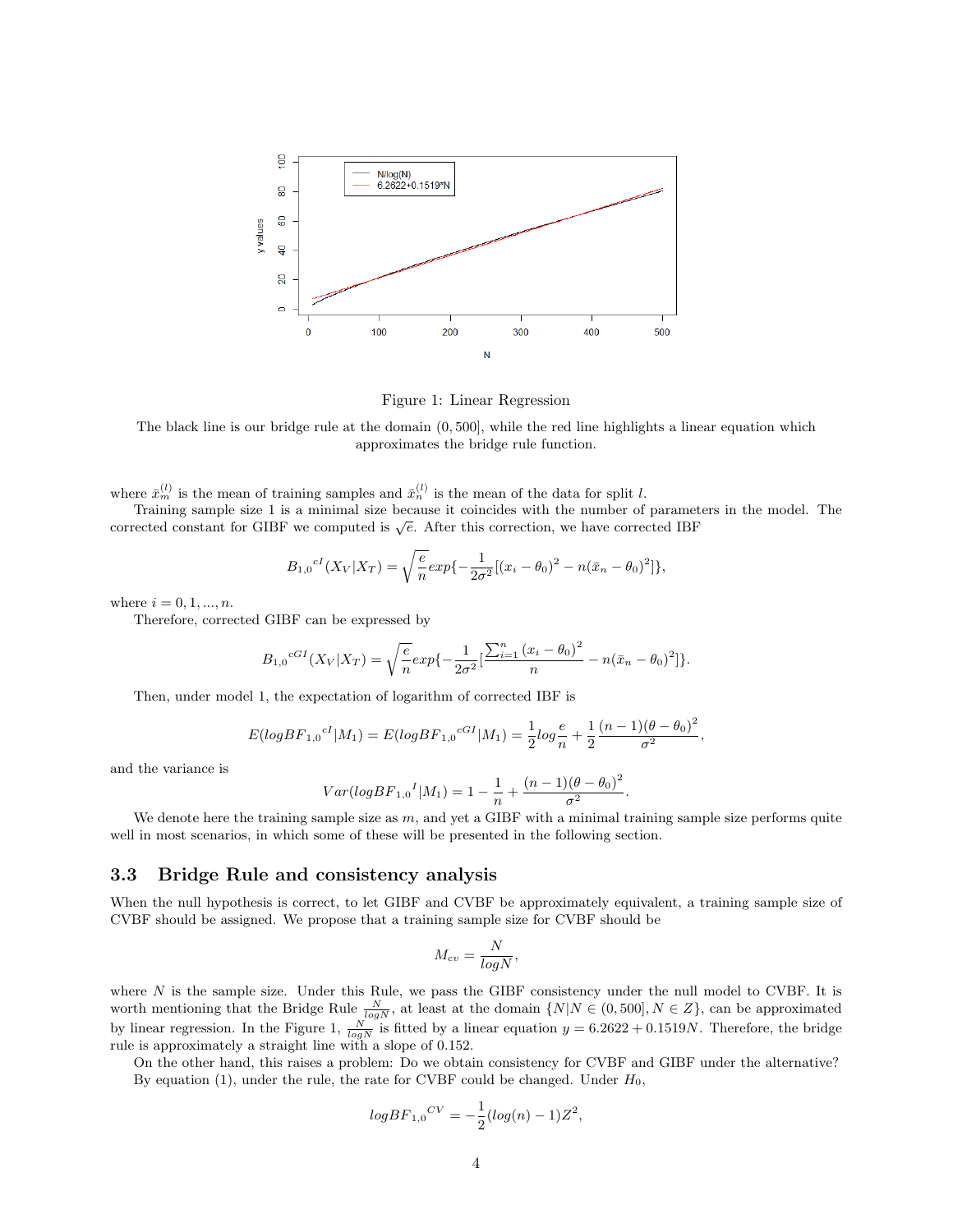where  $Z^2$  has a standard Chi-square distribution.

$$
P(-\frac{1}{2}(log(n) - 1)Z^2 < -C_n|H_0) \to 1
$$

at a rate  $log(n)$ , where  $C_n$  is a positive constant.

When it comes to corrected GIBF,

$$
P(\log BF_{1,0}{}^{CGI} < -C_n|H_0) \to 1
$$

at a rate  $log(n)$ .

On the other hand, we analyze the scenario under  $H_1$ ,

$$
logBF_{1,0}^{CV} = -\frac{n\frac{log n-1}{log n}}{2\sigma^2} [(\bar{x}_m - \theta)^2 - (\theta - \theta_0)^2].
$$
  

$$
P(-\frac{n\frac{log n-1}{log n}}{2\sigma^2} [(\bar{x}_m - \theta)^2 - (\theta - \theta_0)^2] > C_n|H_1) \to 1
$$

at a rate n.

In contrast,

$$
P(\frac{1}{2} - \frac{1}{2}log n - \frac{1}{2\sigma^2} \left[ \frac{\sum (x_i - \theta_0)^2}{n} - n(\bar{x} - \theta_0)^2 \right] > C_n|H_1) \to 1.
$$

Since  $n(\bar{x} - \theta_0)^2$  term dominates the inequality,  $P(logBF_{1,0}^{CGI} > C_n|H_1) \rightarrow 1$  at a rate n.

If we ignore the constant terms, such as  $\frac{(\theta-\theta_0)^2}{\sigma^2}$ , we can simply express the equation for expectations of CVBF and corrected IBF as below,

$$
E(logBF_{1,0}^{CV}|M_1) \rightarrow -log(n) + n(1 - \frac{1}{log(n)}),
$$
  

$$
E(logBF_{1,0}^{cI}|M_1) \rightarrow -log(n) + n,
$$

respectively, as n goes to infinity. It is easy to see that  $E(logBF_{1,0}^{CV}|M_1) \to \infty$  at  $O(n)$  while  $E(logBF_{1,0}^{cl}|M_1) \to \infty$ also at  $O(n)$  when n goes to infinity, which means  $\frac{E(logBF_{1,0}CV|M_1)}{E(logBF_{1,0}CI|M_1)}$  $\frac{E(logBF_{1,0} + |M_1|}{E(logBF_{1,0}cI|M_1)}$   $\rightarrow$  1. Under the circumstance of choosing  $n/log(n)$ as a training sample size of Cross-Validation Bayes Factors, CVBF and corrected Geometric Intrinsic Bayes Factors achieve consistency under both null hypothesis and alternative assumption.

After illustrating the above, we can conclude that after the Rule, GIBF and CVBF have consistency under both the null model and the alternative model. Furthermore, they tend to the correct model at the same rate of convergence, quite a promising result.

It can be argued that the constant  $c$  to correct the GIBF may be difficult to compute in complex problems. However, even if we do not calculate the constant  $c$  exactly on each problem, but use the correction for Normal problems. Still, asymptotically both methods CVBF and GIBF are expected to be consistent at the same rate since the correction factor c is just a fixed constant, bounded away both from zero and infinity.

#### 3.4 Performances and simulations

Under the null hypothesis, we generate the data of size 100 by a normal distribution of  $N(0, 1)$ . On the contrary, under the alternative model, we generate the data of the same size by a normal distribution of  $N(0.25, 1)$ . We analyze type I errors and type II errors under different training sample sizes (from 5 to 95 with spacing 5). At this point, we employ Receiver Operating Characteristic (ROC) to evaluate scores via the Area Under Curve (AUC).

Figure 2 and Figure 3 suggest that the area under the curve of CVBF is 0.7125, while the AUC of GIBF is 0.9960. An area of 1 represents a perfect test, while an area of 0.5 represents a worthless test, which indicates that GIBF is an excellent and better method than CVBF, and one does not need to specify a training sample size. However, CVBF is still an attractive, simple method, although it needs a careful assessment of its training sets. Our proposal that we called a bridge rule seems to be sensible.

Now we vary the sample size but fix the training sample size for GIBF as 1. According to our Rule, the training sample size for CVBF would depend on the training sample size of GIBF. Under the null hypothesis, the data points are generated from a normal distribution of  $N(0, 1)$ . In another scenario, under the alternative model, the data points are drawn from a normal distribution of  $N(0.25, 1)$ . The sample size varies from 5 to 500, with spacing 5.

From Figure 4 and Figure 5, we can observe that CVBF and GIBF are consistent under the null hypothesis, which happens under the alternative model. Furthermore, the expectations coincide with the simulations. We use GIBF as a guide for choosing the training sets for CVBF and take advantage of the simplicity of CVBF for computing Bayes Factors. The only shortcoming is that we sacrifice the variability. The variance of CVBF is larger than one in GIBF,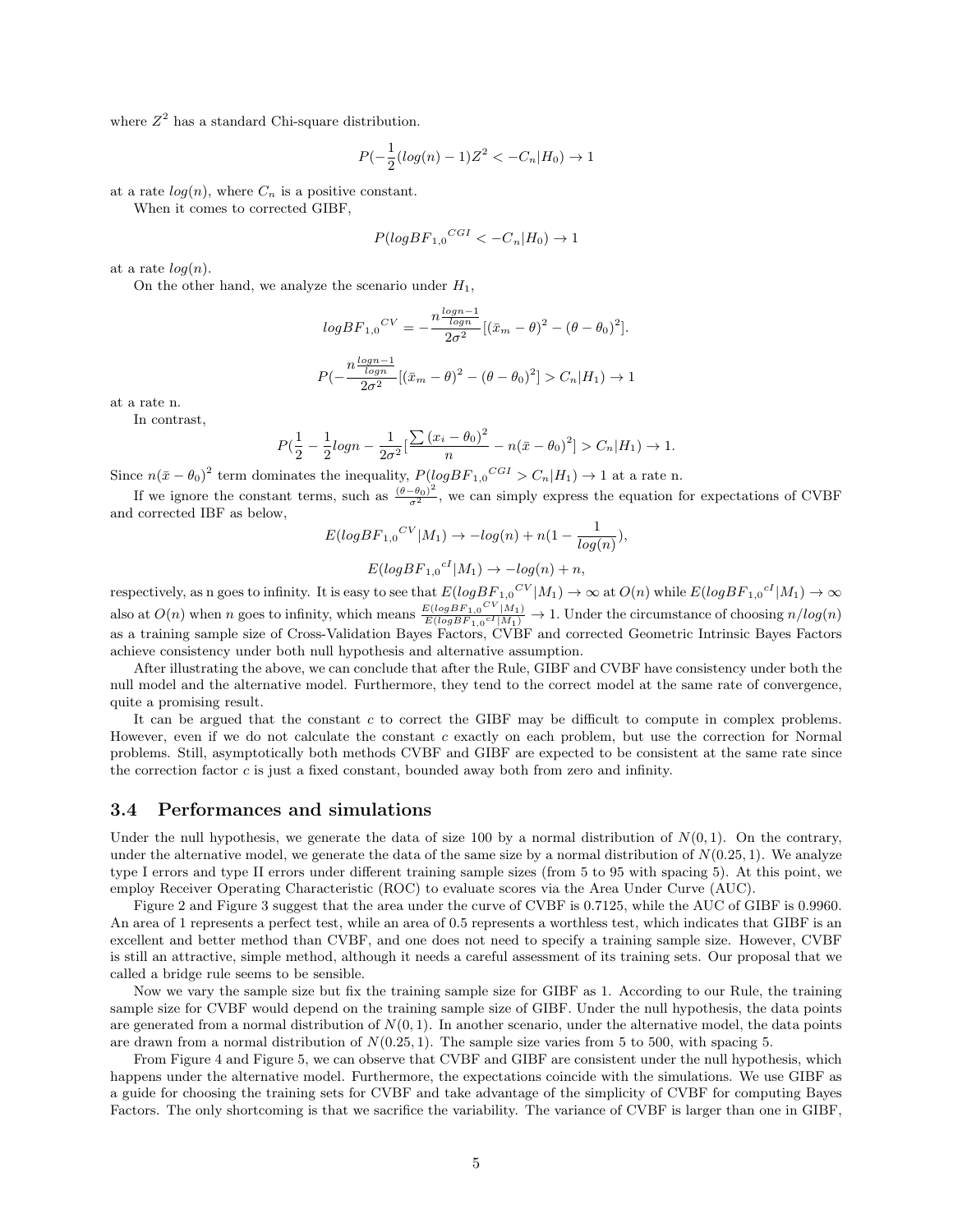



The blue area is the area under curve (AUC) of CVBF, the thresholds here are training samples, which vary from 5 to 95 with spacing 5 when the sample size is 100.





The blue area is the area under the curve (AUC) of GIBF, the thresholds here are training samples, which vary from 5 to 95 with spacing 5 when the sample size is 100.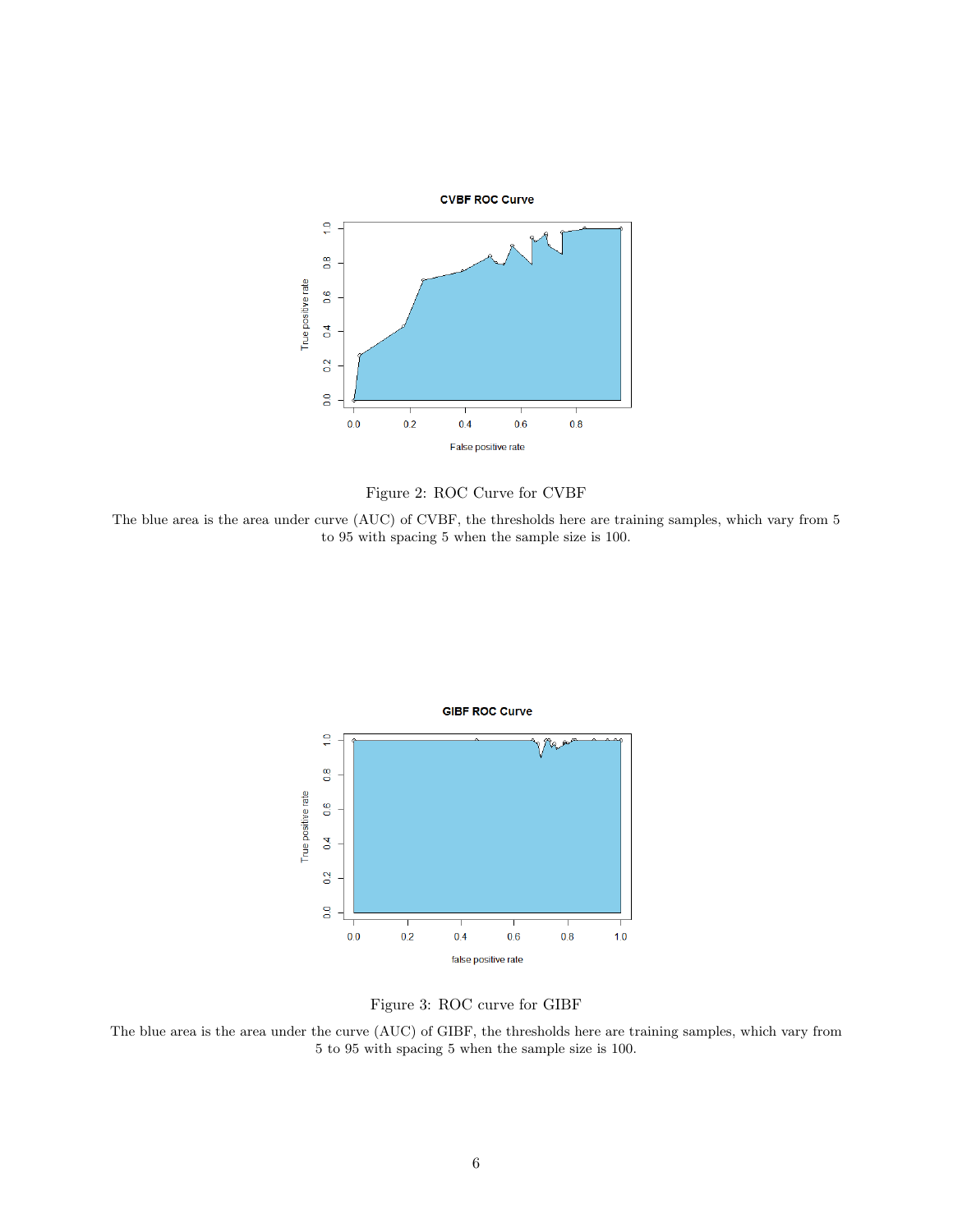

Figure 4: Consistency under the Null in One-parameter Normal Case

In this figure, the red area is the range from the first quantile to the third quantile on 1000 simulations of the log of GIBF, while the blue area is the range from the first quantile to the third quantile on 1000 simulations of the log of CVBF. Moreover, the white line and the grey line are means on the 1000 simulations of the log of CVBF and GIBF, respectively. The yellow line in the left panel refers to the theoretical result of the expectation for CVBF. By contrast, the green line in the right panel is the expectation of GIBF.



Figure 5: Consistency under the Alternative in One-parameter Normal Case

In this figure which relates to the alternative hypothesis model, the red area is the range from the first quantile to the third quantile on 1000 simulations of the log of GIBF; while the blue area is the range from the first quantile to the third quantile on 1000 simulations of the log of CVBF. Moreover, the white line and the grey line are means on the 1000 simulations of the log of CVBF and GIBF, respectively. The yellow line refers to the theoretical result of the expectation for CVBF. By contrast, the green line is the expectation of GIBF.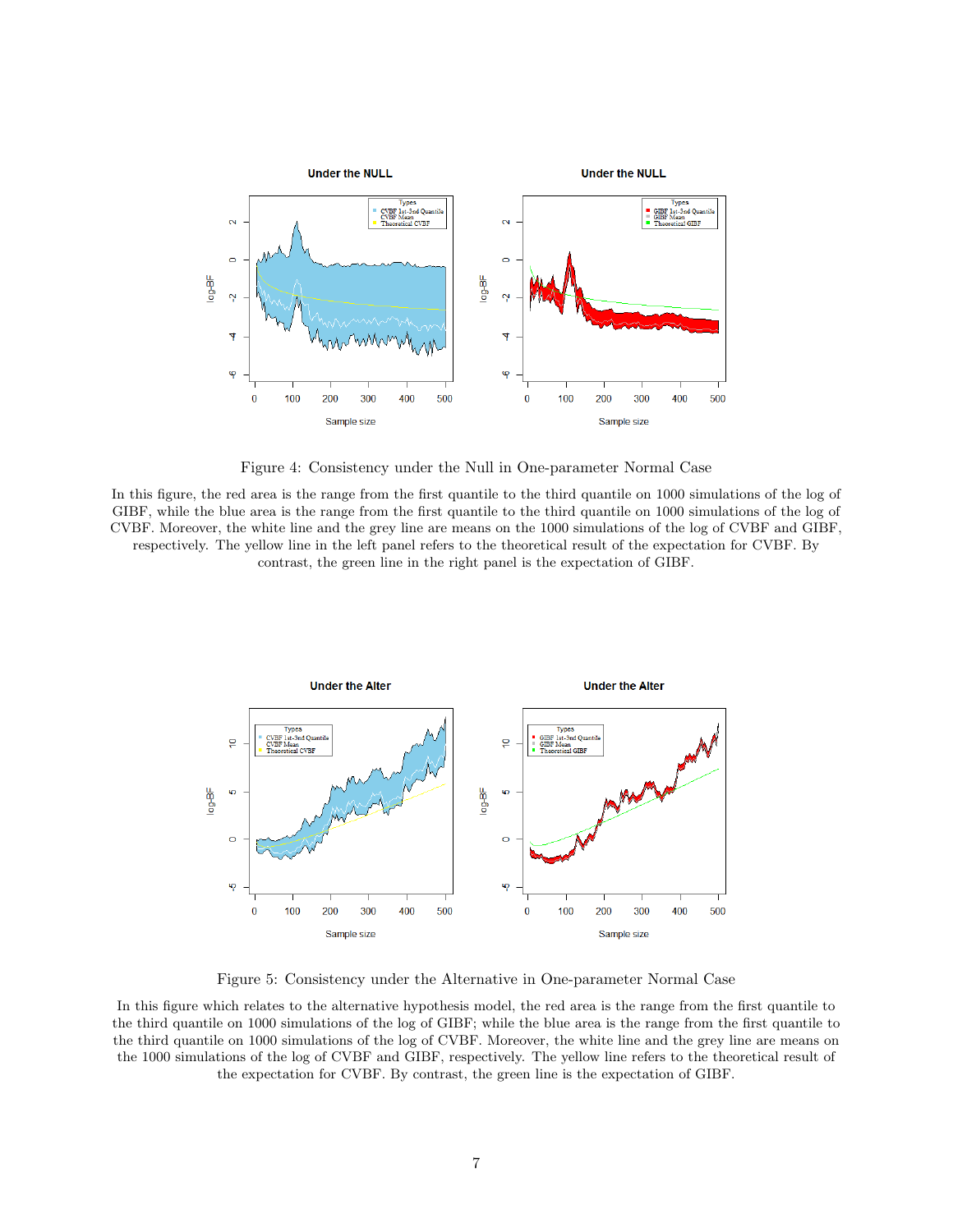which we can also conclude from Section 3.1 and Section 3.2 if we vary n, and take  $m = 1$ ,  $\sigma = 1$ ,  $\theta_0 = 0$ , and  $\theta = 0.25$  when we compute the expectations of variances. Fortunately, as [Tukey and McLaughlin \[1963\]](#page-22-2) suggested, we can overcome this large variability by trimming the two ends of the ordered sequence of values of Bayes factors in our simulations, which reduces a significant width of the variances for CVBF.

# 4 Exponential case

The probability density function of an exponential is  $f(x|\beta) = \beta \exp{-\beta x}$ , where  $\beta > 0$ . The null hypothesis is  $H_0$ :  $\beta = \beta_0$ , and the alternative is  $H_1$ :  $\beta \neq \beta_0$ .

## 4.1 IBF in exponential

The prior for IBF here we use Jefferys prior  $\pi^N(\beta) = \frac{1}{\beta}$ . Moreover, for simplicity, the training sample size of IBF equals one, the number of parameters.

Then the Intrinsic Bayes Factor is going to be

$$
BF_{1,0}{}^{I}=\frac{\Gamma(n)x_{l}^{(l)}}{(n\bar{x})^{n}\beta_{0}{}^{n-1}exp\{-\beta_{0}(n-1)\bar{x}_{n-1}^{(l)}\}},
$$

where  $x_l^{(l)}$  is one data point,  $\bar{x}_{n-1}^{(l)}$  is the mean of the rest  $n-1$  data points and  $\Gamma$  is a Gamma function.

The correction factor for GIBF is  $exp{\psi(1)}$ , where  $\psi(1)$  is a digamma function at 1. Hence, the log of the corrected IBF is

$$
logBF_{1,0}{}^{cI} = log(\Gamma(n)) + log(\Gamma(1,\beta)) - nlog(n\Gamma(n,n\beta)) - (n-1)log(\beta_0) + \beta_0(n-1)\Gamma(n-1,(n-1)\beta) - \psi(1),
$$

where  $\Gamma(n)$  is a Gamma function,  $\Gamma(1,\beta)$ ,  $\Gamma(n,n\beta)$ ,  $\Gamma(n-1,(n-1)\beta)$  are Gamma distributions. After taking the expectations of each term, the expectation of the log of GIBF is

$$
E[log(BF_{1,0}{}^{cG_I})|M_1] = E[log(BF_{1,0}{}^{cI})|M_1] = log(\Gamma(n)) - n\psi(n) + (n-1)log(\frac{\beta}{\beta_0}) + (n-1)\frac{\beta_0}{\beta},
$$

where  $\psi(n)$  is a digamma function at n.

#### 4.2 CVBF in exponential

Cross-validation Bayes Factor in the exponential case is

$$
{B_{1,0}}^{CV} = {(\frac{1}{{\beta _0}\bar x_m^{(l)}})^{n-m} exp\{ - \frac{{(n - m)\bar x_{n - m}^{(l)}}}{{\bar x_m^{(l)}}} + {\beta _0}(n - m)\bar x_{n - m}^{(l)}}\},
$$

the log of the CVBF is

$$
logBF_{1,0}^{CV} = -(n-m)log(\beta_0 \Gamma(m, m\beta)) + \beta_0 (n-m) \Gamma(n-m, (n-m)\beta) - (n-m)\beta'(n-m, m, 1, \frac{m}{n-m}),
$$

where  $\Gamma$  is a Gamma distribution and  $\beta'$  is a Beta Distribution of the Second Kind.

Then, we attain the expectation of the log of CVBF.

$$
E(logBF_{1,0}^{CV}|M_1) = (n-m)log(\frac{\beta}{\beta_0}) - (n-m)\psi(m) + (n-m)log(m) + \frac{\beta_0}{\beta}(n-m) - (n-m)\frac{m}{m-1}.
$$

### 4.3 Approximations and Bridge Rule

We need to make some approximations. One of properties for digamma function is

$$
\psi(n) = \sum_{k=1}^{n-1} \frac{1}{k} - \gamma,
$$

where  $\gamma$  is an Euler-Mascheroni constant, as in [Johnson et al. \[1970\]](#page-22-3), we have an approximation

$$
\psi(n) \approx \log(n - \frac{1}{2}).
$$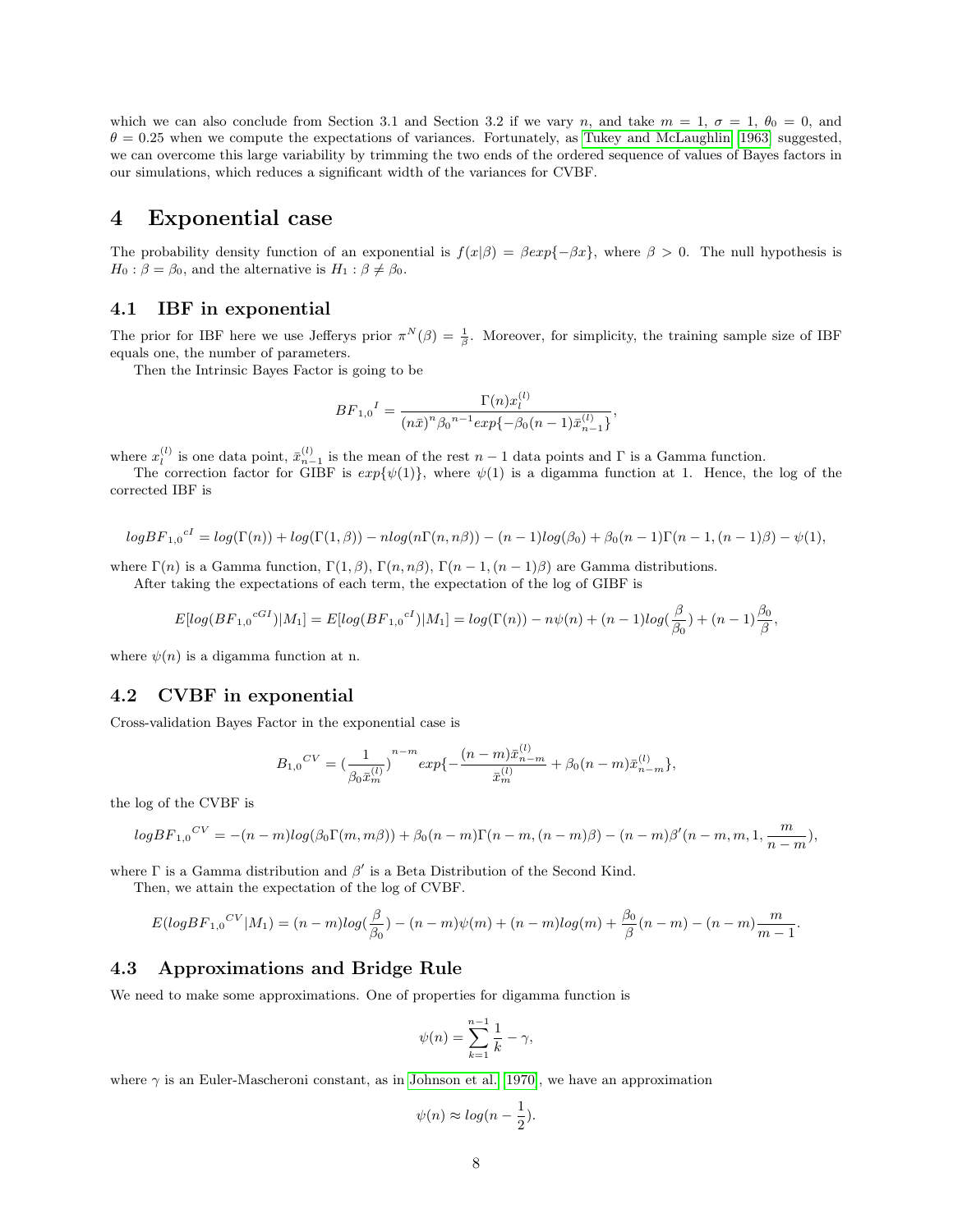

Figure 6: The Bridge Rule Works under Different Values of the Parameter

In the figure, we generate the data of the size of 100. We Calculate the log of CVBF and the log of GIBF with 100 replicas when varying the parameter values. The red line and black line refer to means of all computed log-CVBF and log-GIBF, respectively.

And also, for  $log\Gamma(n)$ ,

$$
log\Gamma(n) \approx -(n-1) + (n-1)log(n-1) + \frac{1}{2}log(2\pi(n-1)).
$$

After attaining approximations, we can figure out the Bridge Rule of training sets for CVBF in the exponential case. Without being surprised, under the null hypothesis, CVBF approximates to GIBF when using the bridge rule  $\frac{N}{log N}$  for a large sample size.

### 4.4 Consistency

Under the null hypothesis, the expectation of the log of IBF the log of CVBF are

$$
E(logBF^{CI}|M_0) = (n-1)log(n-1) + \frac{1}{2}log(2\pi(n-1)) - nlog(n-\frac{1}{2}),
$$

and

$$
E(logBF^{CV}|M_0) = (n - \frac{n}{log(n)})[log(\frac{\frac{n}{log(n)}}{\frac{n}{log(n)} - \frac{1}{2}}) - \frac{1}{\frac{n}{log(n)} - 1}],
$$

respectively.

They both go to  $-\infty$  at a rate of  $log(n)$ .

Under the alternative, the expectations of the log-IBF and log-CVBF both go to  $\infty$  at a rate of n. Based on two situations above, we can conclude that CVBF and GIBF converge for a considerably big n under Bridge Rule  $\frac{N}{log N}$ .

#### 4.5 Simulations in exponential

To make a scenario, we suppose a hypothesis test, which is a null model  $\beta = 0.2$  against an alternative  $\beta \neq 0.2$ . Fixing the size of data as 100, we vary the  $\beta$  to see the tendencies of CVBF and GIBF. We observed from Figure 6 that CVBF perfectly coincides with GIBF with tiny gaps under the Rule. Note that CVBF is just slightly sensitive to the parameter for the reason that, roughly, CVBF is in favor of the null hypothesis at the domain of (0.1662, 0.2608) while GIBF favors the null model at (0.1636, 0.2640). The interval for selecting the null from CVBF is slightly narrower than the one from GIBF.

# 5 Two-parameter in normal means problem

With working out the one-parameter case, here we would like to look into a two-parameter normal means problem to check the consistency.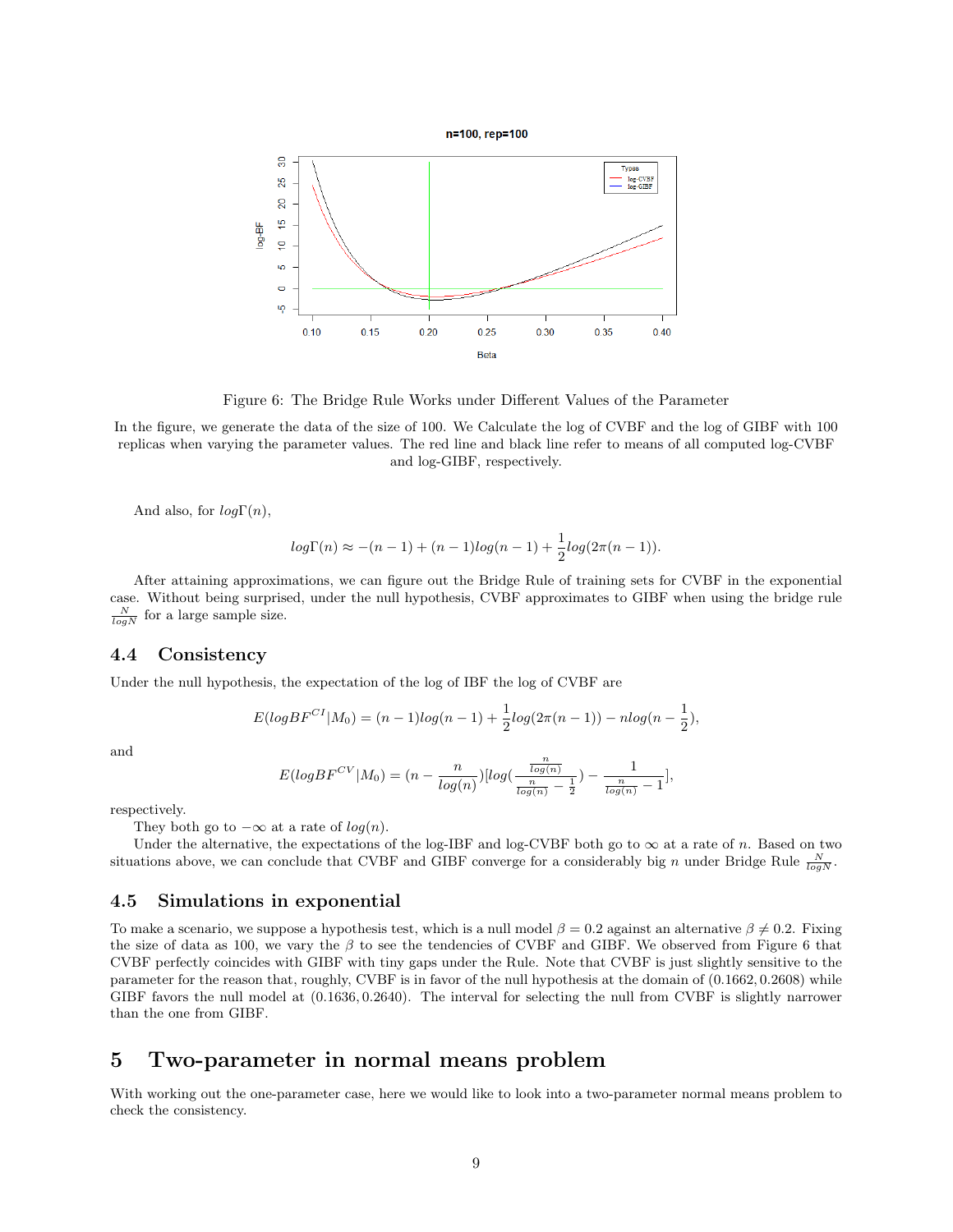Suppose we have a hypothesis testing that the first half of data points have mean  $\mu_1$  and second half of data points have mean  $\mu_2$ . The system can be expressed by

$$
Y = \begin{pmatrix} 1 & 0 \\ \vdots & \vdots \\ 1 & 0 \\ 0 & 1 \\ \vdots & \vdots \\ 0 & 1 \end{pmatrix} \begin{pmatrix} \mu_1 \\ \mu_2 \end{pmatrix} + \varepsilon_i,
$$

where  $\varepsilon_i \sim N(0, \sigma^2 I)$ ,  $i = 1, ..., n$  and  $\sigma^2$  is known.

The hypothesis testing is

 $H_0: \mu_1 = \mu_2 \quad vs \quad H_1: \mu_1 \neq \mu_2$ 

The priors for  $\mu_1$  and  $\mu_2$  are both identical uniform distributions. In this regard, the corrected IBF is going to be

$$
BF_{1,0}{}^{cI} = \sqrt{\frac{em}{n}} exp{-\frac{1}{2}[-\tilde{Z_1}{}^{2} + \tilde{Z_2}{}^{2} - \tilde{Z_3}{}^{2} + \tilde{Z_4}{}^{2} - \tilde{Z_5}{}^{2} + \tilde{Z_6}{}^{2}]};
$$

where  $\tilde{Z_1}_1^2$ ,  $\tilde{Z_2}_1^2$ ,...,  $\tilde{Z_0}_1^2$  are non-central Chi-squared distributions with 1 degree of freedom and non-central parameters  $\frac{m(\mu_1+\mu_2)^2}{4\sigma^2}$ ,  $\frac{n(\mu_1+\mu_2)^2}{4\sigma^2}$ ,  $\frac{\frac{n}{2}\mu_1^2}{\sigma^2}$ ,  $\frac{\frac{n}{2}\mu_2^2}{\sigma^2}$  and  $\frac{\frac{m}{2}\mu_2^2}{\sigma^2}$ , respectively. *m* is the training sample size, here  $m=2.$ 

CVBF is going to be

$$
BF_{1,0}{}^{CV}=exp\{-[\frac{(n-m)}{2m}\tilde{Z_1}^2+\frac{n}{4m}{Z_2}^2+\frac{n}{4m}{Z_3}^2-\frac{n}{4m}\tilde{Z_4}^2-\frac{n}{4m}\tilde{Z_5}^2]\},
$$

where  $Z_2^2$  and  $Z_3^2$  are standard Chi-squared distributions and  $\tilde{Z_1}^2$ ,  $\tilde{Z_4}^2$ ,  $\tilde{Z_5}^2$  are non-central Chi-squared distributions with 1 degree of freedom and non-central parameter  $\frac{m(\mu_1 - \mu_2)^2}{4\sigma^2}$ ,  $\frac{m(n-m)(\mu_1 - \mu_2)^2}{2n\sigma^2}$  and  $\frac{m(n-m)(\mu_1 - \mu_2)^2}{2n\sigma^2}$ , respectively.

The expectation of the log of corrected IBF (m should be set as 2) is going to be

$$
E(logBF_{1,0}{}^{cI}|M_1) = E(logBF_{1,0}{}^{cGI}|M_1) = \frac{1}{2}log\frac{em}{n} + \frac{1}{2}\frac{(n-m)(\mu_2 - \mu_1)^2}{4\sigma^2}.
$$

The expectation of the log of CVBF is

$$
E(logBF_{1,0}^{CV}|M_1) = E(logAvgBF_{1,0}^{CV}|M_1) = -\frac{n-m}{2m} + \frac{1}{2}\frac{(n-m)(\mu_2 - \mu_1)^2}{4\sigma^2},
$$

when we apply the bridge rule, it becomes

$$
E(logBF_{1,0}^{CV}|M_1) = E(logAvgBF_{1,0}^{CV}|M_1) = -log(\frac{n}{2}) + \frac{1}{2} + \frac{1}{2} \frac{(n - \frac{n}{log(\frac{n}{2})})(\mu_2 - \mu_1)^2}{4\sigma^2}.
$$

We introduce a updated rule for training sample sizes of CVBF, which is

$$
\frac{N}{log(\frac{N}{K})},
$$

where K is the number of parameters. In this case, the rule is  $\frac{N}{log(\frac{N}{2})}$ , which forces IBF and CVBF to be equivalent in expectations when the null hypothesis model is valid. IBF and CVBF are both going to  $-\infty$  at a rate of n when n goes to  $\infty$  under the null model; they are going to  $\infty$  at a rate of  $exp(n)$  when n goes to  $\infty$  under the alternative. Hence, we have verified that they are consistent in this setting.

# 6 Unknown-variance in normal means

We here analyze a hypothesis testing with a null hypothesis following a normal distribution  $N(0, \sigma^2)$  and the alternative following a normal distribution  $N(\theta, \sigma^2)$ , where  $\theta$  is unknown and different from 0, and  $\sigma^2$  is unknown. Notice that this testing is quite different from Section 3.1. For convenience and simplicity, we use  $1/\sigma$  as a prior distribution to the null model and  $1/\sigma^2$ , that is, a modified Jefferys prior in [Berger and Pericchi \[1996a\]](#page-22-0), as a prior distribution to an alternative model for computing GIBF.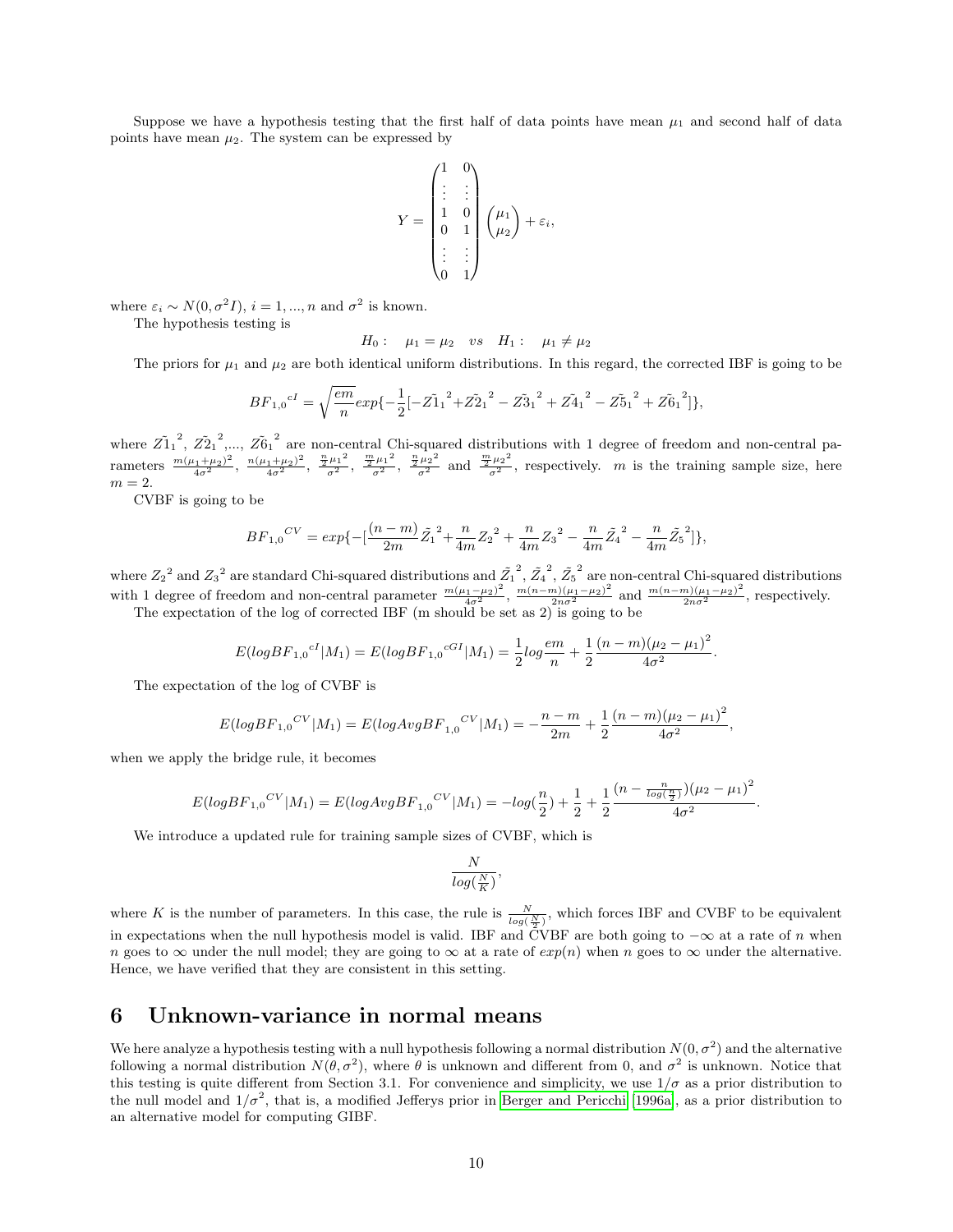### 6.1 Expressions of GIBF and CVBF

In this case, we use the number of parameters as a training sample size, which is 2, the number of parameters. Hence, IBF is n

$$
BF_{1,0}{}^{I}(x_i{}^{(l)}, x_j{}^{(l)}) = \sqrt{\frac{2\pi}{n}} \left(1 + \frac{n\bar{x}^2}{s^{(l)^2}}\right)^{\frac{n}{2}} \left(\frac{(x_i{}^{(l)} - x_j{}^{(l)})^2}{2\sqrt{\pi}(x_i{}^{(l)^2} + x_j{}^{(l)^2})}\right),
$$

where  $s^{(l)}^2 = \sum_{i=1}^n (x_i^{(l)} - \bar{x})^2$ ,  $x_i^{(l)}$  and  $x_j^{(l)}$  are two data points, which are training samples.

Furthermore, after taking geometric mean, GIBF is going to be

$$
BF_{1,0}{}^{GI}(x_i{}^{(l)}, x_j{}^{(l)}) = \sqrt{\frac{2\pi}{n}} \left(1 + \frac{n\bar{x}{}^{(l)^2}}{s^{(l)^2}}\right)^{\frac{n}{2}} \prod_{l=1}^L \left(\frac{\left(x_i{}^{(l)} - x_j{}^{(l)}\right)^2}{2\sqrt{\pi}\left(x_i{}^{(l)^2} + x_j{}^{(l)^2}\right)}\right)^{\frac{1}{L}}
$$

The expression of log of IBF is

$$
logBF_{1,0}{}^{I}=\frac{1}{2}log(\frac{2\pi}{n})+\frac{n}{2}log(\chi^2(1,\frac{\theta^2}{\sigma^2}))- \frac{n}{2}log(\chi^2(n-1))+log(2\chi^2(1))-log(\chi^2(2,\frac{2\theta^2}{\sigma^2})),
$$

where  $\chi^2(1, \frac{\theta^2}{\sigma^2})$ ,  $\chi^2(n-1)$ ,  $\chi^2(1)$  and  $\chi^2(2, \frac{2\theta^2}{\sigma^2})$  are Chi-squared distributions with 1 degree of freedom and noncentrality  $\frac{\theta^2}{\sigma^2}$ , 1 degree of freedom and non-centrality 0, n – 1 degree of freedom and non-centrality 0, and 2 degree of freedom and non-centrality  $\frac{2\theta^2}{\sigma^2}$ , respectively.

The expectation can only be evaluated as an infinite series (see [Berger and Pericchi \[1996b\]](#page-22-4)), but numerical solutions are straightforward. As [Berger and Pericchi \[1996a\]](#page-22-0) claimed, one can simulate the expectation with parameters using the MLE of the original data.

Here we do not correct IBF since the expectation is an infinite series. Fortunately, the corrected factor is just a constant; in this regard, we can analyze the consistency with or without the correction because of the minimal error.

Similarly, CVBF will be encountering difficulties. As other cases, one uses MLE to estimate parameters. In this case, there are two parameters, which are the mean and the variance. It is simply to compute the MLEs, 
$$
\hat{\theta} = \bar{x}
$$
 and  $\hat{\sigma}^2 = \frac{\sum_{i=1}^n (x_i - \bar{x})^2}{n}$ .

After partitioning data into a training set and a validation set, CVBF becomes

$$
BF_{1,0}{}^{CV} = \left(\frac{\sum_{i=1}^{m} x_i^{(l)^2}}{\sum_{i=1}^{m} (x_i^{(l)} - \bar{x}_m^{(l)})^2}\right)^{\frac{n-m}{2}} exp\left\{-\frac{m}{2} \left[\frac{\sum_{i=m+1}^{n} (x_i^{(l)} - \bar{x}_m^{(l)})^2}{\sum_{i=1}^{m} (x_i^{(l)} - \bar{x}_m^{(l)})^2}\right. - \frac{\sum_{i=m+1}^{n} x_i^{(l)^2}}{\sum_{i=1}^{m} x_i^{(l)^2}}\right]\},
$$

where  $\bar{x}_{m}^{(l)}$  is the mean of the training set.

Then the log of CVBF is

$$
logBF_{1,0}{}^{CV}=\frac{n-m}{2}[log(\chi^2(m,\frac{m\theta^2}{\sigma^2}))-log(\chi^2(m-1))]-\frac{m}{2}[\frac{\frac{m+1}{m}\chi^2(n-m,\frac{(n-m)m\theta^2}{\sigma^2(m+1)})}{\chi^2(m-1)}-\frac{\chi^2(n-m,\frac{(n-m)\theta^2}{\sigma^2})}{\chi^2(m,\frac{m\theta^2}{\sigma^2})}],
$$

where  $\chi^2$  is a random variable with a Chi-squared distribution.

However, the expectation will be an infinite series, which includes a confluent hypergeometric function of the first kind.

Luckily, we can still work out the expectations of IBF and CVBF under the null hypothesis model. When the null is true, the expectation of log of IBF becomes

$$
E(logBF_{1,0}{}^{I}|M_0) = E(logBF_{1,0}{}^{GI}|M_0) = log(\sqrt{\frac{1}{8n}}) + \frac{n}{2}[log(1 + \frac{1}{n-3}) - \frac{1}{(n-2)(n-3)}],
$$

and the expectation of log of CVBF becomes

$$
E(logBF_{1,0}{}^{CV}|M_0) = \frac{n-m}{2}[log(1+\frac{1}{m-3}) - \frac{1}{(m-2)(m-3)}] - \frac{(m+1)(n-m)}{2(m-3)} + \frac{m(n-m)}{2(m-2)},
$$

in which we use the rule  $\frac{N}{\log(\frac{N}{2})}$  so that they have consistency when n is large. In the next section, we will be analyzing the consistency under the alternative by simulations.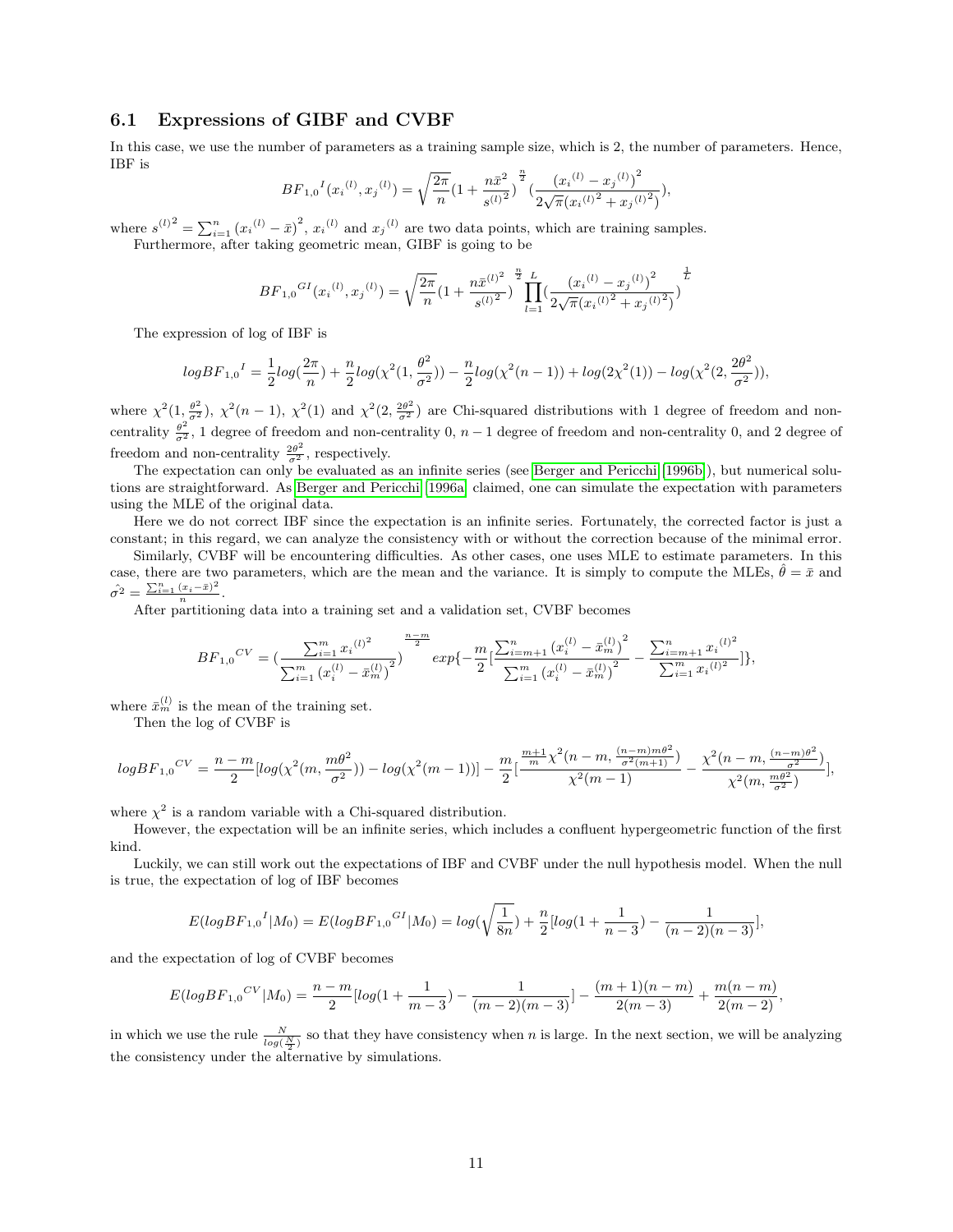

Figure 7: Consistency under the Null in Unknown  $\sigma$  Normal Case

In this figure we fix the training sets of GIBF as 2, and automatically, training sample sizes of CVBF become  $m_{CV} = \frac{N}{log(\frac{N}{2})}$ . Moreover, we vary the sample sizes from 5 to 500 with a spacing of 5. The red area is the range between the first quantile and the third quantile on 1000 simulations of the log of GIBF; The sky blue area is the range between the first quantile and the third quantile on 1000 simulations of the log of CVBF. In the meantime, the white line and grey line are means on 1000 simulations of the log of CVBF and GIBF, respectively. The yellow

line is the theoretical result of the expectation for CVBF; the green line is the expectation for GIBF.

### 6.2 Simulations

Since the null model follows a normal distribution  $N(0, \sigma^2)$  and the alternative follows a normal distribution  $N(\theta, \sigma^2)$ , we here suppose the sampling model is exactly the null model. The values of the log of Bayes Factors should be smaller than 0. Hence, we generate the data from the null hypothesis, in which we use a normal distribution of  $N(0, 1)$ . As we can observe in Figure 7.

On the other hand, we would like to test the behaviors of the log of Bayes Factors when the alternative is the sampling model. We assume the true model is a normal distribution of  $N(1, 1)$ . Then we generate the data from the model and then compute the Bayes factors. As we illustrate in Figure 8.

### 6.3 Summary

The CVBF has the consistency with GIBF under both the null model and the alternative model based on the simulations. Expectations of CVBF and GIBF coincide with the simulations. Although CVBF still has a slight gap with GIBF, most importantly, they have the same magnitudes. In Bayesian model selections, we would like to choose a better model over other models. Therefore, the crucial thing is that we can select the correct model instead of obtaining an exact value of a Bayes factor. The only sacrifice of using CVBF is the large variability.

# 7 A Real Data Example (Civil Engineering Data)

In this section, we would like to simulate the same data as the one in the paper [Hart and Malloure \[2019\]](#page-22-1) proposed, which are extracted from UC Irvine Machine Learning Repository 1030 determinations of  $Y =$  concrete strength under a variety of different settings for the following eight design variables.  $X_1 = \text{kg}$  cement,  $X_2 = \text{kg}$  blast furnace slag,  $X_3 =$  kg fly ash,  $X_4 =$  kg water,  $X_5 =$  kg superplasticizer,  $X_6 =$  kg coarse aggregate,  $X_7 =$  fine aggregate and  $X_8 = \text{age (in days)}$ .

Their null hypothesis model is going to be

$$
Y = \beta_0 + \beta_1 X_1 + \beta_2 X_2 + \beta_3 X_3 + \beta_4 X_4 + \beta_5 X_5 + \beta_6 X_6 + \beta_7 X_7 + \beta_8 X_8 + \beta_9 \sqrt{X_8} + \varepsilon_i,
$$

where  $\varepsilon_i \sim N(0, exp(a_0))$  and  $a_0$  is a parameter. Hence,

 $Y_i \sim N(\beta_0 + \beta_1 X_1 + \beta_2 X_2 + \beta_3 X_3 + \beta_4 X_4 + \beta_5 X_5 + \beta_6 X_6 + \beta_7 X_7 + \beta_8 X_8 + \beta_9 \sqrt{X_8}, exp(a_0)),$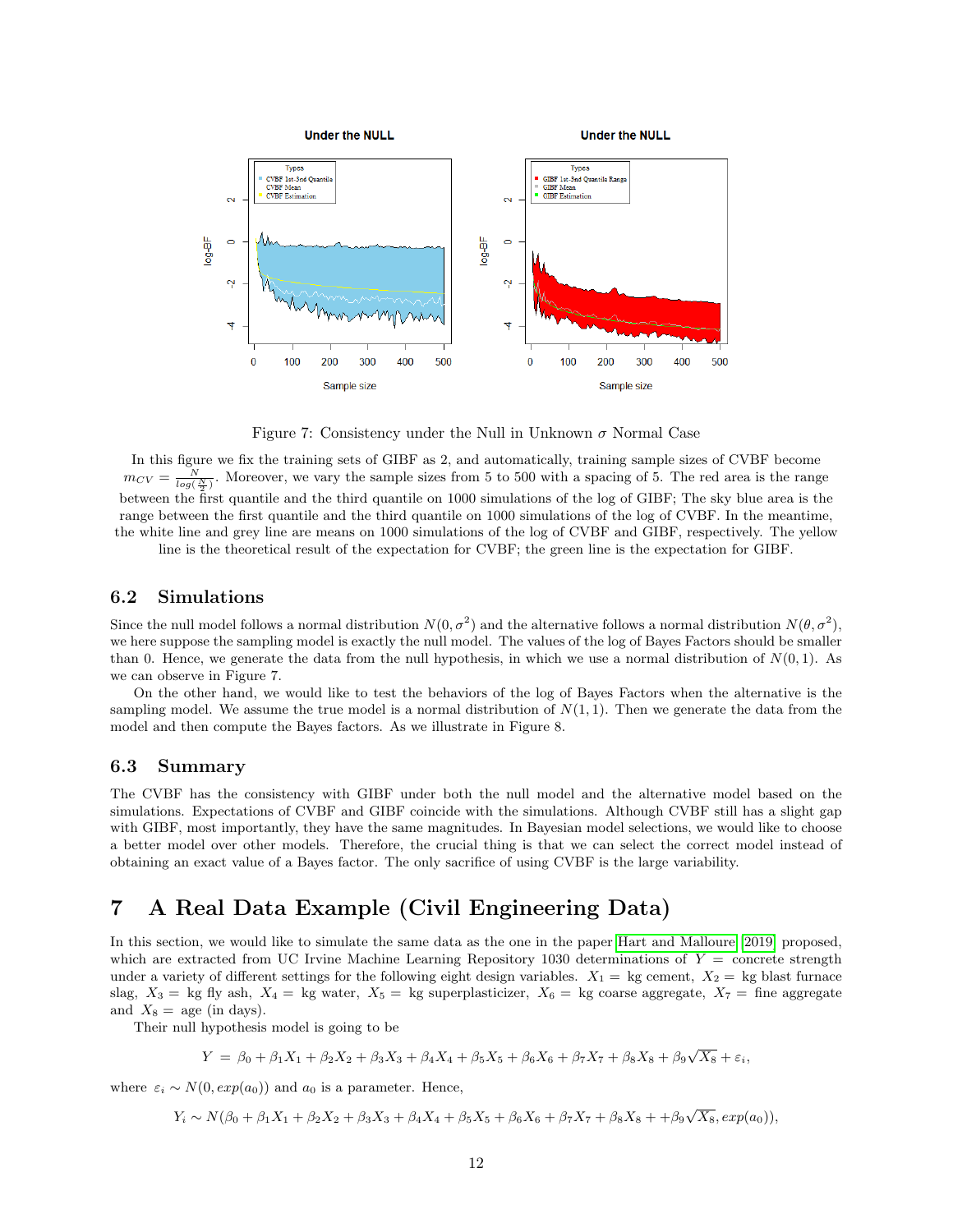

Figure 8: Consistency under the Alternative in Unknown  $\sigma$  Normal Case

In this figure we fix the training sets of GIBF as 2, and automatically, training sample sizes of CVBF become  $m_{CV} = \frac{N}{log(\frac{N}{2})}$ . Moreover, we vary the sample sizes from 5 to 500 with a spacing of 5. The red area is the range between the first quantile and the third quantile on 1000 simulations of the log of GIBF; The sky blue area is the range between the first quantile and the third quantile on 1000 simulations of the log of CVBF. In the meantime,

the white line and grey line are means on 1000 simulations of the log of CVBF and GIBF, respectively.

therefore, the model is called a homoscedastic model.

However, when we consider the null hypothesis as an accepted model, residuals from the fitted model are plotted against predicted values in Figure 9. The figure hints that the variance of error terms increases with the mean, which indicates the heteroscedasticity of the data. We wish to see if the model for this increase would be judged significantly better than the homoscedastic model by the use of Cross-validation Bayes factors.

In that regard, the alternative model is using the same model but has different variance for every error term, which is called a heteroscedastic model. And they define

$$
\varepsilon_i \sim N(0, exp(a_0 + a_1(Z))),
$$

where  $Z = \beta_0 + \beta_1 X_1 + \beta_2 X_2 + \beta_3 X_3 + \beta_4 X_4 + \beta_5 X_5 + \beta_6 X_6 + \beta_7 X_7 + \beta_8 X_8 + \beta_9 \sqrt{X_8}$  and  $a_1$  is another parameter. thus,

$$
Y_i \sim N(Z, exp(a_0 + a_1(Z))).
$$

Hence, the null hypothesis model and the alternative model have the same mean for each data. However, in the alternative model, every data point has a different variance, while the null model has the same variance for every data point. It is easy to be aware that if  $a_1 = 0$ , the alternative model is exact the null model. First, we fix  $\beta_0$ ,  $\beta_1$ ,  $\beta_2$ , ...,  $\beta_9$  by doing the linear model optimizations. In null model, we will only have one parameter, say,  $a_0$ . In order to obtain a maximum likelihood estimator, we differentiate the likelihood and then equal it to zero for computing the optimal value of  $a_0'$ , for which we evaluate in the likelihood such that we could obtain the maximum likelihood of the null model. As for the alternative model, there are two parameters in the model, which are  $a_0$  and  $a_1$ . After a similar process, we would attain the maximum likelihood of the alternative model. Finally, if we calculate the ratio of the maximum likelihood of the alternative and the maximum likelihood of the null model, CVBF with one simulation is attained.

In the simulations, CVBFs were computed using seven choices for training sample size (denoted by  $m$ ): 50, 100,  $200, 300, 400, 500,$  and  $600$ . For each of m,  $200$  random splits of data were considered (Different training sets are dependent on each other).

In Figure 10, at each of m, the plot shows the median and the quantiles of 200 values of  $log(CVBF_{1,0})$ . As we know,  $log(CVBF_{1,0}) > 0$  indicates that an alternative model is better than the null model. Hence, the alternative model is much favorable as the values of  $log(CVBF_{1,0})$  are much higher than 0 at each m.

On the other side, the range between 100 and 200 seems to be an optimal range of training sample sizes. When m is small, roughly, lower than 100, the variance is large; when we enlarge the training sample size, the reduction of variance is obvious. What is more, Bridge Rule here is going to be  $m_{CV} = \frac{n}{\log(\frac{n}{2})} = 165$ , since the number of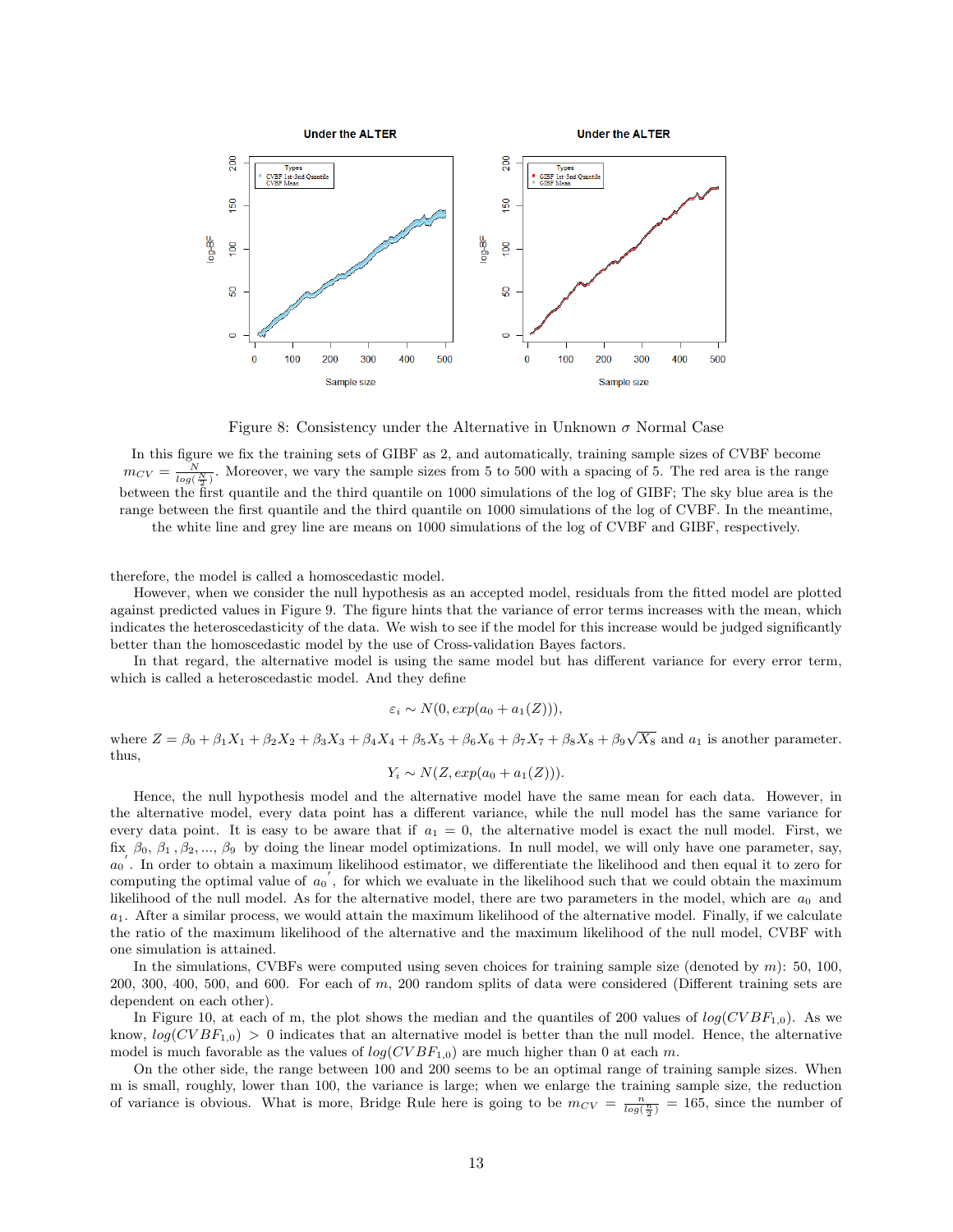

Figure 9: Residuals vs Fitted Values

In this figure, the red line is the mean and the points are the coordinates of the residuals and means.





In this figure, we present the boxplot of the log of CVBF. The boxes include the range from the first quantile to the third quantile, and the lines in the middle are the medians under different training set.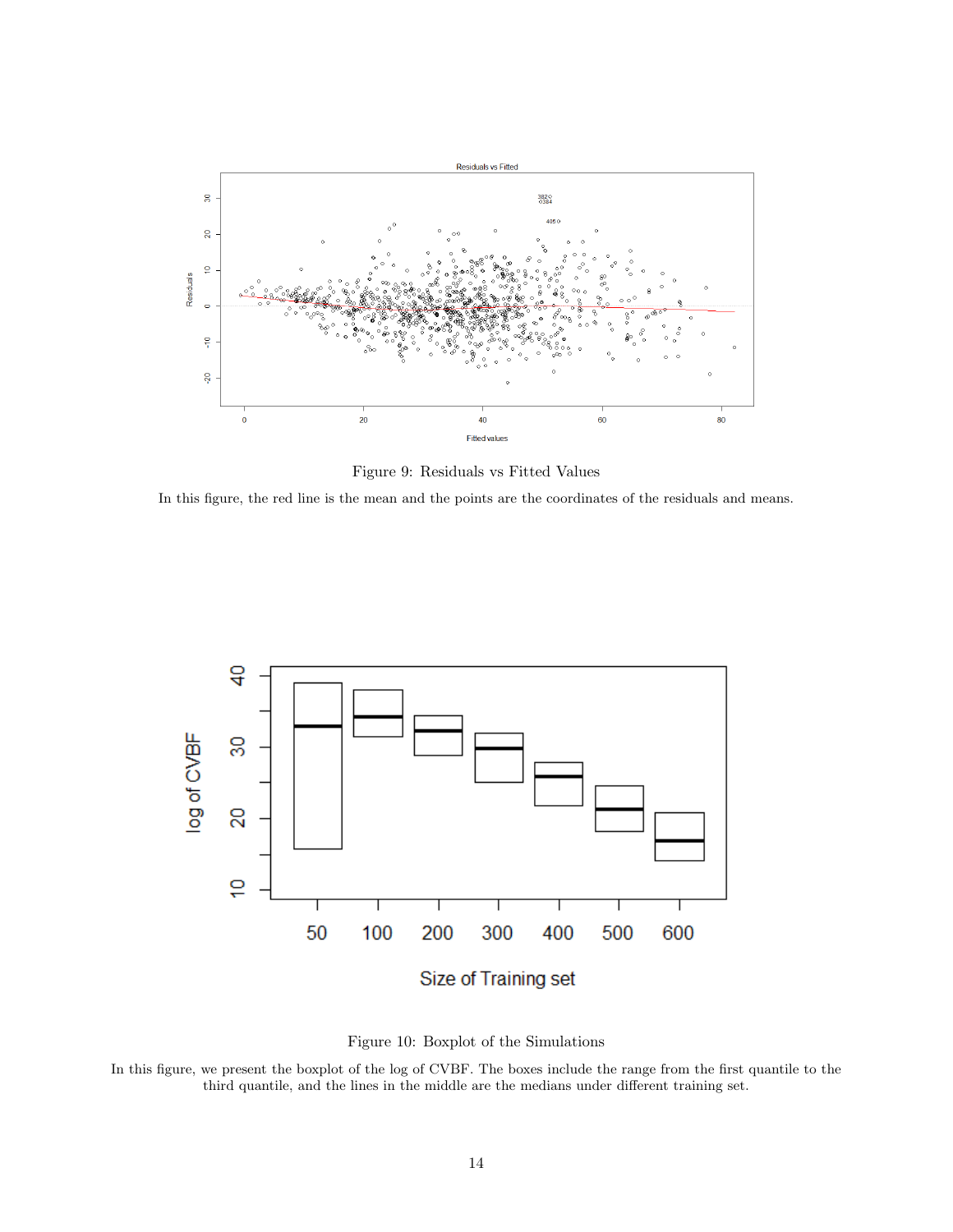parameters in this case is 2. The value of 165 is in the range of the optimal range, which suggests that our Rule performs reasonably.

# 8 Conclusions

In the paper, we analyze a new correspondence of real Bayes Factors with the recently proposed Cross-Validation Bayes Factors. Several important examples, including normal means problems with a known or unknown variance, an exponential model, and a more complex regression example. We propose a Bridge Rule for choosing training sample sizes for CVBF, that is,

$$
m_{CV} = \frac{N}{log(\frac{N}{K})},
$$

where  $N$  is the sample size, and  $K$  is the number of parameters. With this Rule, CVBF is broadly consistent with the Geometric Mean of Intrinsic Bayes Factors (GIBF). According to the criterion of GIBF, the optimal training set size of GIBF is the number of parameters. K inside of the logarithm acts as a function to offset the effects that arise from the corrections of GIBF.

The performance of CVBF is broadly similar to the one of GIBF under simulations and analytical calculations. Both methods have their advantages and shortcomings. On the one hand, GIBF has better stability, but its computations might be non-trivial; on the other hand, CVBF is straightforward because the implicit priors are automatically assessed by the Rule, and there is no need to integration to calculate the marginal density of the models, which could save us time and effort. However, its more substantial variability is a shortcoming, sometimes it may cause a bit of trouble. Fortunately, this problem can be alleviated by Trimming methods.

After assigning the Bridge Rule, CVBF becomes an attractive method, actually, a Bayesian approach, since it tries to imitate GIBF. It has an implicit prior, which makes CVBF Bayesian, in the sense that it behaves approximately as a Bayes Factor with a proper objective prior. In contrast, the disadvantage is its large variability that one may encounter. Besides, we aim to choose a model instead of computing an exact Bayes factor, and when the evidence is overwhelming, it is not crucial to approximate the GIBF tightly. Furthermore, CVBF is trying to catch up with GIBF with the Rule by discarding the prior distributions and integration, which significantly reduces time consumption.

It can be argued that the computation of constant c that corrects the Geometric Intrinsic Prior may be hard to compute in practical problems. We put forward the Bridge Rule, obtained in Normal and Exponential problems, as an approximation for general use since it should lead to consistency under both models. It does not affect the rate of convergence. In other words, even though we have obtained the constant c exactly in examples in this article, we propose it as a general rule, even when the constant  $c$  is challenging to obtain.

# 9 Open Problem

GIBF, with a minimal training set, has an excellent approximation to Bayesian Information Criterion (BIC). What as to the relationship between CVBF and BIC? We will analyze these two matters using normal distributions with known variance and unknown variance in this section.

### 9.1 Normal means problem with known variance

For the normal mean  $(\theta)$  problem

$$
H_0: \theta = \theta_0 \quad vs \quad H_1: \theta \neq \theta_0
$$

with known variance, the expectation of log of corrected Geometric Intrinsic Bayes factor is

$$
E(logBF^{CGI}|M_1) = \frac{1}{2}log\frac{e}{n} + \frac{1}{2}\frac{(n-1)(\theta - \theta_0)^2}{\sigma^2}.
$$

And expectation of log-CVBF is

$$
E(logBF_{1,0}^{CV}|M_1) = E(logAvgBF_{1,0}^{CV}|M_1) = -\frac{1}{2}(\frac{n}{m} - 1 - \frac{(n-m)(\theta - \theta_0)^2}{\sigma^2}),
$$

where  $m$  is the training sample size for CVBF.

On the other hand, the formula for BIC is given by [Berger et al. \[2001\]](#page-22-5)

$$
log B_{1,0}^{S} = -\frac{(k_1 - k_0)}{2} log(n) + log(L_1/L_0).
$$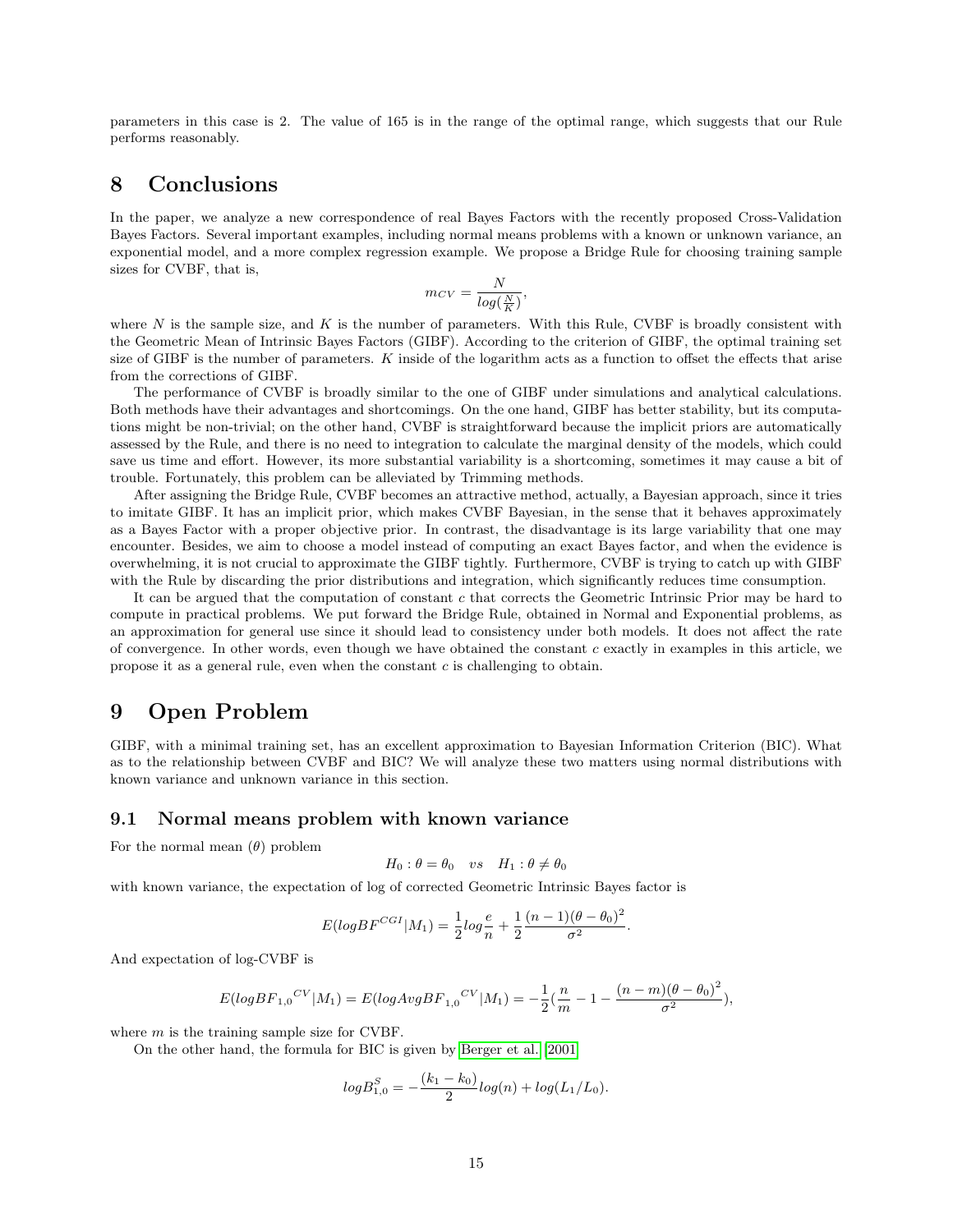Applying this formula, we have the resulting  $logBIC_{1,0}$ 

$$
E(log B_{1,0}^{S}|M_1) = -\frac{1}{2} log(n) + \frac{n}{2\sigma^2} (\theta - \theta_0)^2.
$$

Therefore, the ratio

$$
\frac{E(logBF^{CGI}|M_1)}{E(logB_{1,0}^S|M_1)} \rightarrow 1
$$

as  $n$  goes to infinity, which suggests that, under both null model and alternative, GIBF with a training sample size of 1 is in the convergence of means with BIC in this case. This section reproduces the result.

Furthermore,

$$
\frac{E(logBF^{CV}|M_1)}{E(logBF^{cGI}|M_1)} \to 1
$$

by Section 3.3, which implies that

$$
\frac{E(logBF^{CV}|M_1)}{E(logB_{1,0}^S|M_1)} \to 1,
$$

which means CVBF with the bridge rule is in convergence of means with BIC as n goes to infinity.

Other important contents are Prior-based Bayesian information criterion (PBIC) and another version of Priorbased Bayesian information criterion, we call PBIC\*, which are introduced by [Bayarri et al. \[2019\]](#page-22-6). Expectation of log of PBIC can be expressed as

$$
E(logP BIC_{1,0}) = \frac{n(\theta - \theta_0)^2}{2\sigma^2} - \frac{1}{2} log(1+n) + log(\frac{1 - exp(-\frac{\theta^2}{1+n})}{\sqrt{2} \frac{\theta^2}{1+n}}).
$$

And the expectation of log of PBIC\* is

$$
E(logPBIC^*) = -\frac{1}{2}log(1+n) + \frac{n(\theta - \theta_0)^2}{2\sigma^2} + log(\frac{1 - exp(-c_i)}{\sqrt{2v_ic_i}},
$$

where  $v_i = \frac{\theta^2}{1+i}$  $\frac{\theta^2}{1+n}$  and  $c_i = min\{v_i, 1.3\}.$ 

Figure 11 observes the expectations for different methods when the alternative model is correct. Under the alternative  $(\theta_0 = 1, \theta = 2)$ , PBIC, BIC, PBIC<sup>\*</sup>, and GIBF are almost overlapping at small perturbation.

#### 9.1.1 Simulation on the normal distribution with known variance

The hypothesis we suppose is that  $H_0$ :  $\theta = \theta_0 = 0$  versus  $H_1$ :  $\theta \neq \theta_0 = 0$ . we generate the data from  $N(0, 1)$ when null model is correct and generate the data from  $N(1, 1)$  when the alternative is true. Here we are listing the expressions of all methods (CVBF, GIBF, BIC, PBIC, PBIC\*, etc.).

Another method is an asymptotic approximation of the Fractional Bayes factor (FBF), which is an improvement over BIC. The FBF approximation introduced in [Pericchi \[2005\]](#page-22-7) can be expressed as

$$
B_{1,0}{}^F \approx \frac{f_1{}^{1-b}(y|\theta,\sigma^2)}{f_0{}^{1-b}(y|\theta_0,\sigma^2)} b^{(k_1-k_0)/2},
$$

where  $b = m/n$  and  $k_0$  and  $k_1$  are the number of parameters under model 0 and model 1, respectively. The log of this approximation will be

$$
\log B_{1,0}{}^F \approx (1-b) \log \left[ \frac{f_1(y|\theta,\sigma^2)}{f_0(y|\theta_0,\sigma^2)} \right] + \frac{k_1 - k_0}{2} \log b.
$$

Based on previous observations, log-CVBF is

$$
log B_{1,0}^{CV} = -\frac{(n-m)}{2\sigma^2} \left[ \left( \bar{x}_m^{(l)} - \bar{x}_{n-m}^{(l)} \right)^2 - \left( \bar{x}_{n-m}^{(l)} - \theta_0 \right)^2 \right],
$$

where  $\bar{x}_{m}^{(l)}$  is the mean of the training samples while  $\bar{x}_{n-m}^{(l)}$  is the mean of the validation set. Specifically, m here is  $n/log(n).$ 

log-Corrected GIBF can be expressed by

$$
log B_{1,0}{}^{cGI} = \frac{1}{2} - \frac{1}{2} log(n) - \frac{1}{2\sigma^2} \left[ \frac{\sum_{i=1}^{n} (x_i - \theta_0)^2}{n} - n(\bar{x}_n - \theta_0)^2 \right].
$$

log-BIC is

$$
log B_{1,0}{}^{S} = -\frac{1}{2} log(n) + \frac{n}{2\sigma^{2}} (\theta_{0}{}^{2} - \theta^{2} + 2\bar{x}(\theta - \theta_{0})).
$$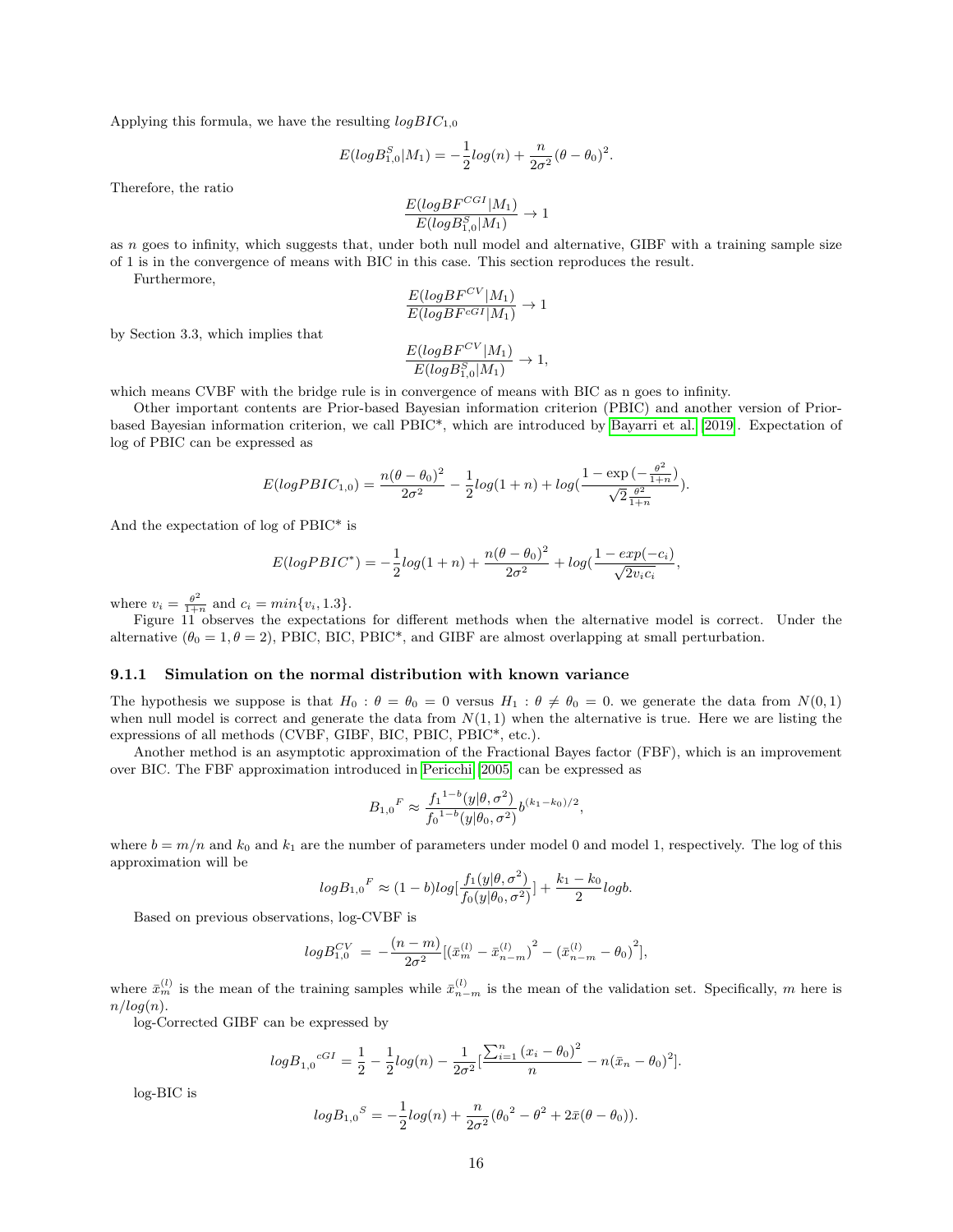

Figure 11: All methods under alternative model

In the graph, except for the blue line, all lines are overlapping or only being slightly different from others.

log-PBIC is

$$
\log B_{1,0}{}^{PB} = -\frac{1}{2}\log(1+n) + \frac{n}{2\sigma^2}(\theta_0{}^2 - \theta^2 + 2\bar{x}(\theta - \theta_0)) + \log(\frac{1 - e^{-\frac{\theta^2}{1+n}}}{\sqrt{2}\frac{\theta^2}{1+n}}).
$$

log-PBIC\* is

$$
log B_{1,0}{}^{PB*} = -\frac{1}{2} log(1+n) + \frac{n}{2\sigma^2} (\theta_0{}^2 - \theta^2 + 2\bar{x}(\theta - \theta_0)) + log(\frac{1 - e^{-min\{v_i, 1.3\}}}{\sqrt{2v_i min\{v_i, 1.3\}}}),
$$

where  $v_i = \frac{\theta^2}{1+i}$  $\frac{\theta^2}{1+n}$ .

log-FBF approximation is

$$
log B_{1,0}{}^{F} = -\frac{1}{2}log(n) + (1 - \frac{1}{n})\frac{n(\theta_0{}^{2} - \theta^2 + 2\bar{x}(\theta - \theta_0))}{2\sigma^2}.
$$

And moreover, Arithmetic Intrinsic Bayes Factor (AIBF) is simply the arithmetic average of Intrinsic Bayes Factors, that is  $B_{1,0}{}^{AI} = \sum B_{1,0}{}^{I}$ , or  $log B_{1,0}{}^{AI} = log \sum B_{1,0}{}^{I}$ .

In the case, under both the null and the alternative, GIBF, BIC, PBIC, PBIC\*, FBF approximation, and AIBF are very similar; see Figures 12 and 13.

### 9.2 Normal means problem with unknown variance

As stated in Section 6, we here analyze a hypothesis testing with a null hypothesis following a normal distribution  $N(0, \sigma^2)$  and the alternative following a normal distribution  $N(\theta, \sigma^2)$ , where  $\theta$  is unknown and different from 0, and  $\sigma^2$  is unknown. We use  $1/\sigma$  as a prior distribution to the null model and  $1/\sigma^2$  as a prior distribution to an alternative model for computing GIBF.

In this case, we use the number of parameters as a training sample size, which is 2. Hence, IBF is

$$
BF_{1,0}{}^{I}(x_i{}^{(l)},x_j{}^{(l)}) = \sqrt{\frac{2\pi}{n}}\left(1+\frac{n\bar{x}^2}{s^{(l)^2}}\right)^{\frac{n}{2}}\left(\frac{\left(x_i{}^{(l)}-x_j{}^{(l)}\right)^2}{2\sqrt{\pi} \left(x_i{}^{(l)^2}+x_j{}^{(l)^2}\right)}\right),
$$

where  $s^{(l)}^2 = \sum_{i=1}^n (x_i^{(l)} - \bar{x})^2$ ,  $x_i^{(l)}$  and  $x_j^{(l)}$  are two data points, which are training samples.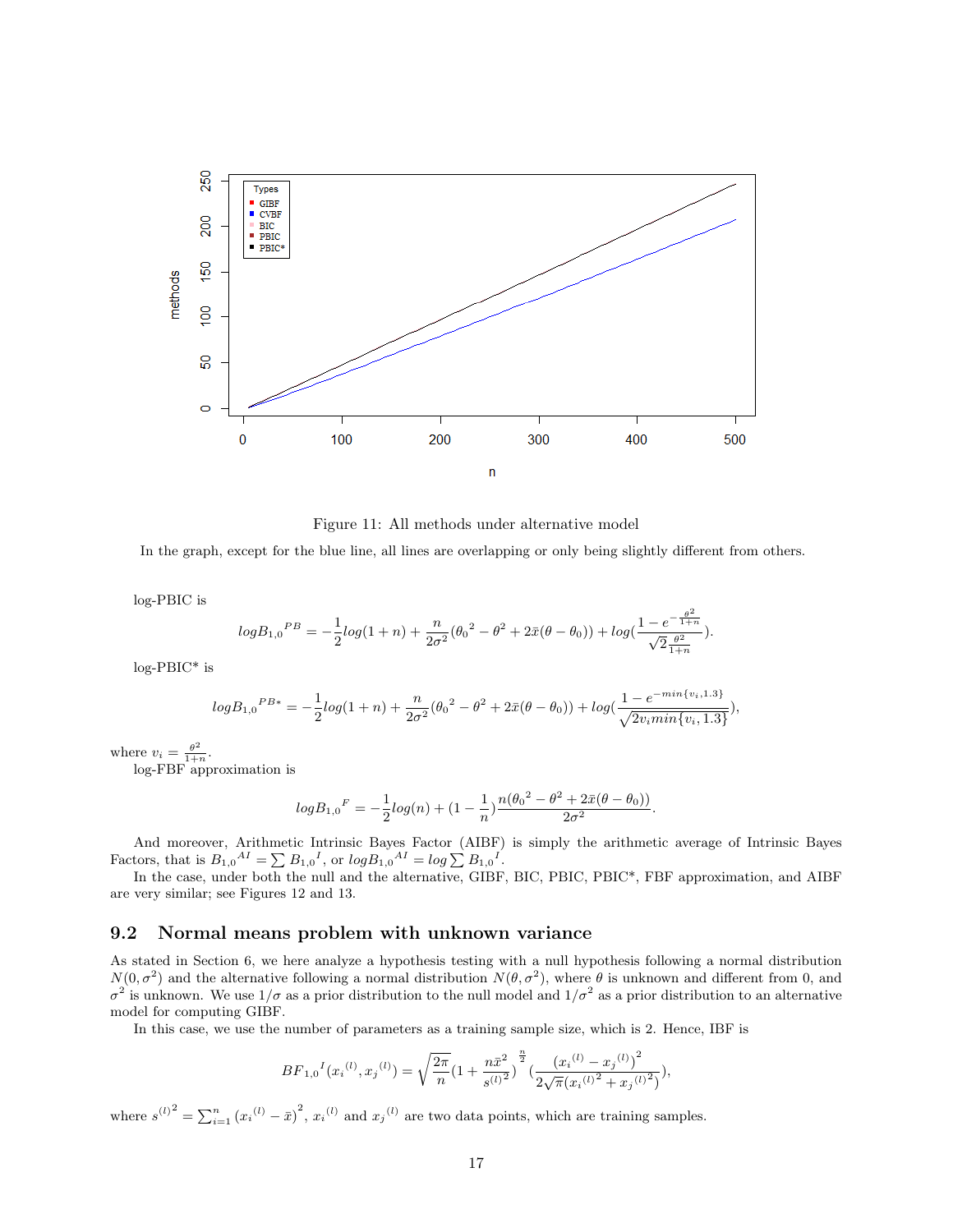

Figure 12: All types of methods under the null model

In this figure we fix the training sets of GIBF as 1, and automatically, training sample sizes of CVBF become  $m_{CV} = \frac{N}{log(N)}$ . Moreover, we vary the sample sizes from 5 to 500 with a spacing of 5. The red area is the range between the first quantile and the third quantile on 1000 simulations of the log of GIBF; The sky blue area is the range between the first quantile and the third quantile on 1000 simulations of the log of CVBF. The pink line, yellow line, green line, grey line, and purple line are log-BIC, log-PBIC, log-PBIC\*, log-FBF, log-AIBF, respectively. The grey line is the log of the Fractional Bayes factor. log-BIC is close to log-FBF, and log-PBIC is close to log-PBIC\*.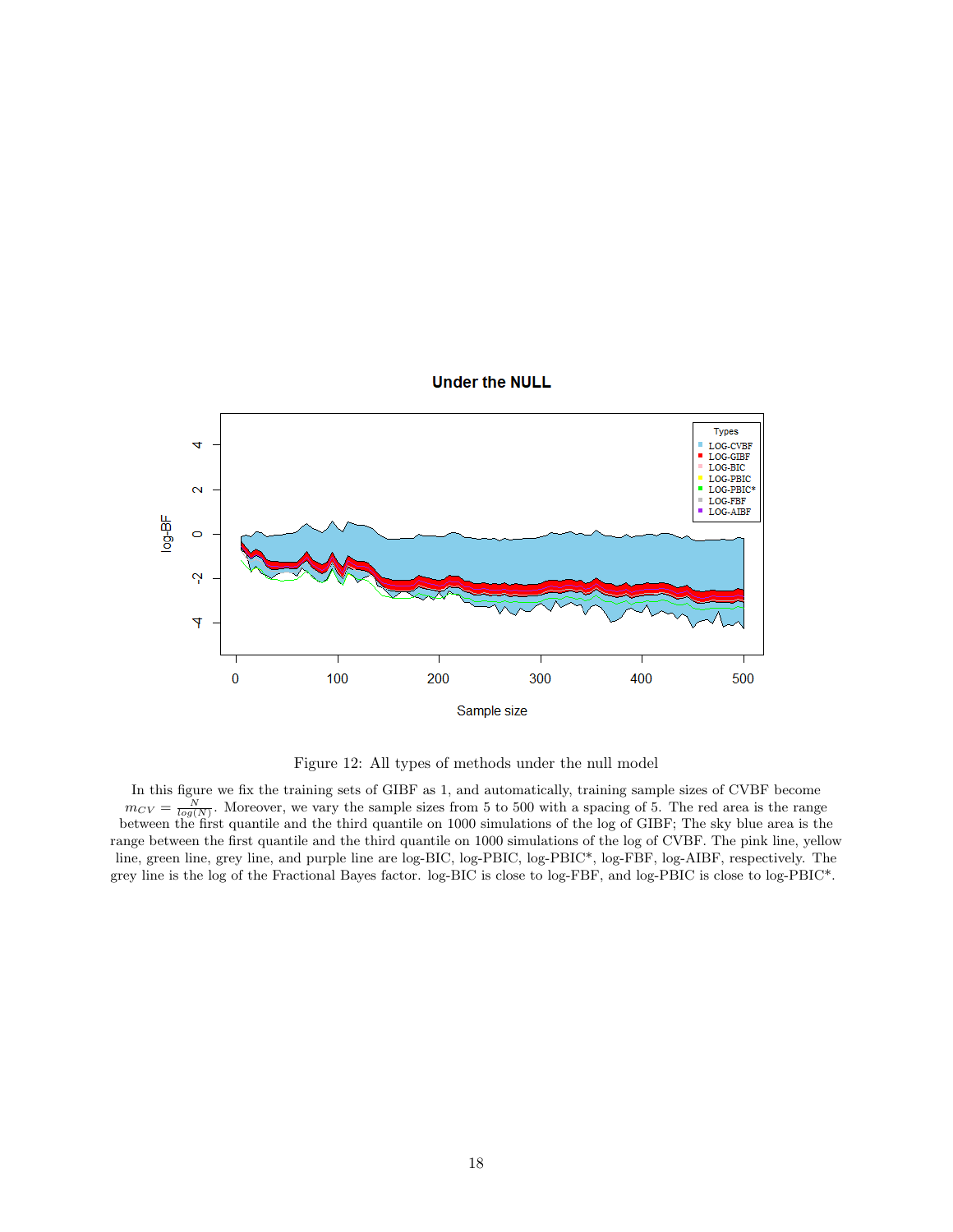

Figure 13: All types of methods under the alternative model

In this figure we fix the training sets of GIBF as 1, and automatically, training sample sizes of CVBF become  $m_{CV} = \frac{N}{log(N)}$ . Moreover, we vary the sample sizes from 5 to 500 with a spacing of 5. The red area is the range between the first quantile and the third quantile on 1000 simulations of the log of GIBF; The sky blue area is the range between the first quantile and the third quantile on 1000 simulations of the log of CVBF. The pink line, yellow line, green line, grey line, and purple line are log-BIC, log-PBIC, log-PBIC\*, log-FBF, log-AIBF, respectively. log-BIC, log-PBIC, log-PBIC\*, log-FBF, and log-AIBF are almost

overlapping.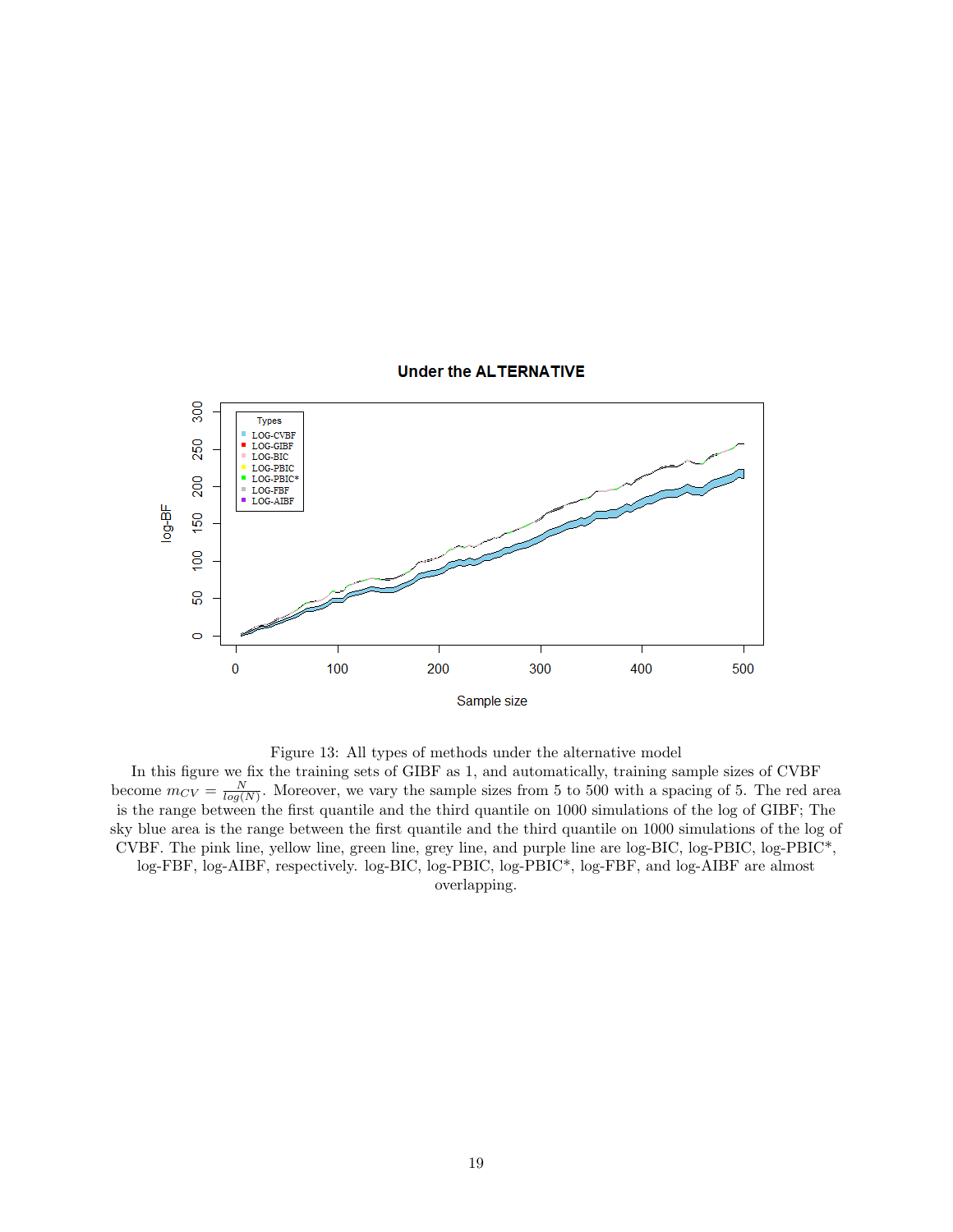After partitioning data into a training set and a validation set, CVBF becomes

$$
BF_{1,0}^{CV} = \left(\frac{\sum_{i=1}^{m} x_i^{(l)^2}}{\sum_{i=1}^{m} (x_i^{(l)} - \bar{x}_m^{(l)})^2}\right)^{\frac{n-m}{2}} exp\left(-\frac{m}{2} \left[\frac{\sum_{i=m+1}^{n} (x_i^{(l)} - \bar{x}_m^{(l)})^2}{\sum_{i=1}^{m} (x_i^{(l)} - \bar{x}_m^{(l)})^2}\right] - \frac{\sum_{i=m+1}^{n} x_i^{(l)^2}}{\sum_{i=1}^{m} x_i^{(l)^2}}\right]\},\,
$$

where  $\bar{x}_{m}^{(l)}$  is the mean of the training set.

The formula for the log of BIC is

$$
log B_{1,0}^{S} = -\frac{(k_1 - k_0)}{2} log(n) + log(L_1/L_0).
$$

Applying this formula, we have the resulting  $logBIC_{1,0}$ 

$$
log B_{1,0}^S|M_1 = -\frac{1}{2}log(n) + \frac{n(2\bar{x}\theta - \theta^2)}{2\sigma^2} = -\frac{1}{2}log(n) + \frac{n(2\bar{x}^2 - \bar{x}^2)}{2\frac{\sum_{i=1}^n (x_i - \bar{x})^2}{n}} = -\frac{1}{2}log(n) + \frac{n^2\bar{x}^2}{2\sum_{i=1}^n (x_i - \bar{x})^2}
$$

.

The log-PBIC in this case can be expressed by

$$
logPBIC_{1,0} = \frac{n^2 \bar{x}^2}{2\sum_{i=1}^n (x_i - \bar{x})^2} - \frac{1}{2} log(1+n) + log(\frac{1 - e^{-\frac{\bar{x}^2}{1+n}}}{\sqrt{2\frac{\bar{x}^2}{1+n}}}).
$$

It is important to illustrate that PBIC is more favorable to the null hypothesis.

Another version of PBIC will be in favor of the models which are in the middle of the models that PBIC and BIC favor. log-PBIC\* is

$$
logPBIC_{1,0}^{*} = \frac{n^2 \bar{x}^2}{2\sum_{i=1}^{n} (x_i - \bar{x})^2} - \frac{1}{2} log(1+n) + log(\frac{1 - e^{-min\{v_i, 1, 3\}}}{\sqrt{2v_i min\{v_i, 1, 3\}}}),
$$

where  $v_i = -\frac{\bar{x}^2}{1+i}$  $\frac{x^2}{1+n}$ .

In this example,  $k_0 = 1$ ,  $k_1 = 2$  and  $m = 2$ , which is the number of parameters. Computations yield  $logFBF$ approximation

$$
log B_{1,0}{}^{F} = -\frac{1}{2} log(\frac{n}{2}) + (1 - \frac{2}{n}) \frac{n^2 \bar{x}^2}{2 \sum_{i=1}^n (x_i - \bar{x})^2}
$$

.

On the other hand, after taking the arithmetic average of the IBF, and applying the logarithm, we will attain log-AIBF.

Since the null model follows a normal distribution  $N(0, \sigma^2)$  and the alternative follows a normal distribution  $N(\theta, \sigma^2)$ , we here suppose the sampling model is precisely the null model. The values of the log of Bayes Factors should be smaller than 0. Hence, we generate the data from the null hypothesis, in which we use a normal distribution of  $N(0, 1)$  as we can observe in Figure 14.

On the other hand, we would like to test the behaviors of the log of Bayes Factors when the alternative is the sampling model. At this point, we assume the correct model is a normal distribution of  $N(1,1)$ . Then we generate the data from the model and compute all kinds of Bayes factors as we illustrate in Figure 15.

CVBF is imitating well with GIBF. BIC is consistent with CVBF and GIBF under the null. However, it is more favorable to the alternative model than CVBF and GIBF under the alternative model assumption.

PBIC and PBIC<sup>\*</sup> do not help a lot. BIC, PBIC, and PBIC<sup>\*</sup> are almost overlapping with each other under the alternative. Under the alternative, they are overlapping since the difference between them is just around 1. For example, if we only compute the extra term that PBIC has compared with BIC. Let  $n = 500$  and generate the data

from a normal distribution with mean one and variance one. Then the term  $log(\frac{1-e^{-\frac{\bar{x}^2}{1+n}}}{\sqrt{2}\frac{\bar{x}^2}{1+n}}) = -0.347$ . The difference

is only -0.35, which is too small to reduce PBIC and PBIC\*.

FBF approximation is also very similar to BIC. Moreover, AIBF has a similar trajectory to GIBF.

#### 9.3 Summary

CVBF, GIBF, BIC, and other similar methods are quite close under the normal means problem with known variance. However, under the normal means problem with unknown variance, BIC, and variations from it, seems to be much favorable to the alternative when it is the sampling model. The results suggest that CVBF is a closer approximation to a real Bayes Factor like the GIBF, which would be a significant point in its favor. Overall, all the Bayes Factors and its approximations have the same tendency as we have proven for the convergence of means. As for why there exists an angle for the BIC and GIBF under the normal mean problem with unknown variance under the assumption of the alternative model, it is likely that both GIBF and CVBF are using cross-validation (in different ways) to obtain their priors, while BIC and related methods do not.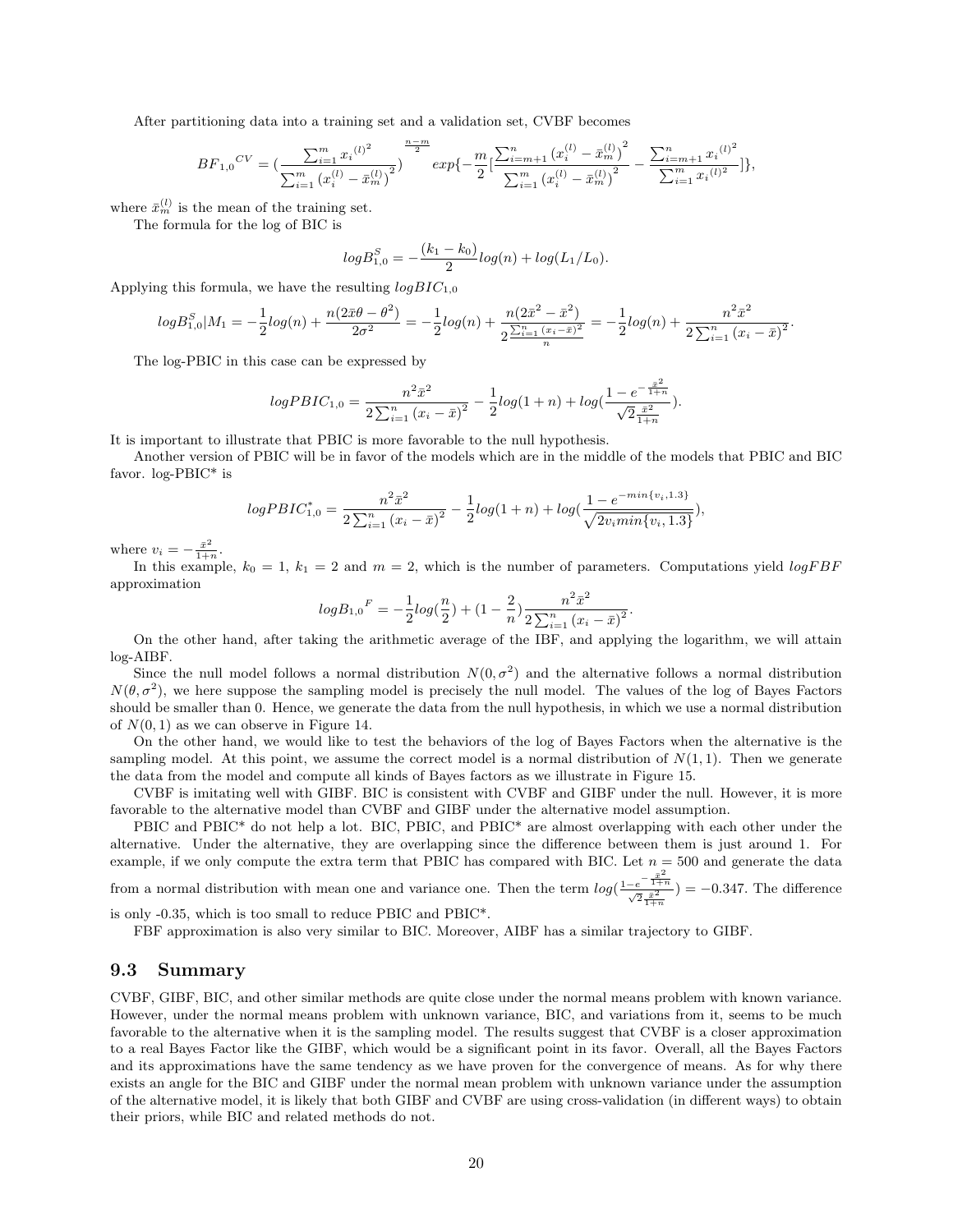

Figure 14: All types of methods under the null model

In this figure we fix the training sets of GIBF as 2, and automatically, training sample sizes of CVBF become  $m_{CV} = \frac{N}{log(\frac{N}{2})}$ . Moreover, we vary the sample sizes from 5 to 500 with a spacing of 5. The red area is the range between the first quantile and the third quantile on 1000 simulations of the log of GIBF; The sky blue area is the range between the first quantile and the third quantile on 1000 simulations of the log of CVBF. The pink line, yellow line, green line, grey line, and purple line are log-BIC, log-PBIC, log-PBIC\*, log-FBF, and log-AIBF, respectively. log-PBIC, log-PBIC\*, and log-AIBF are almost overlapping.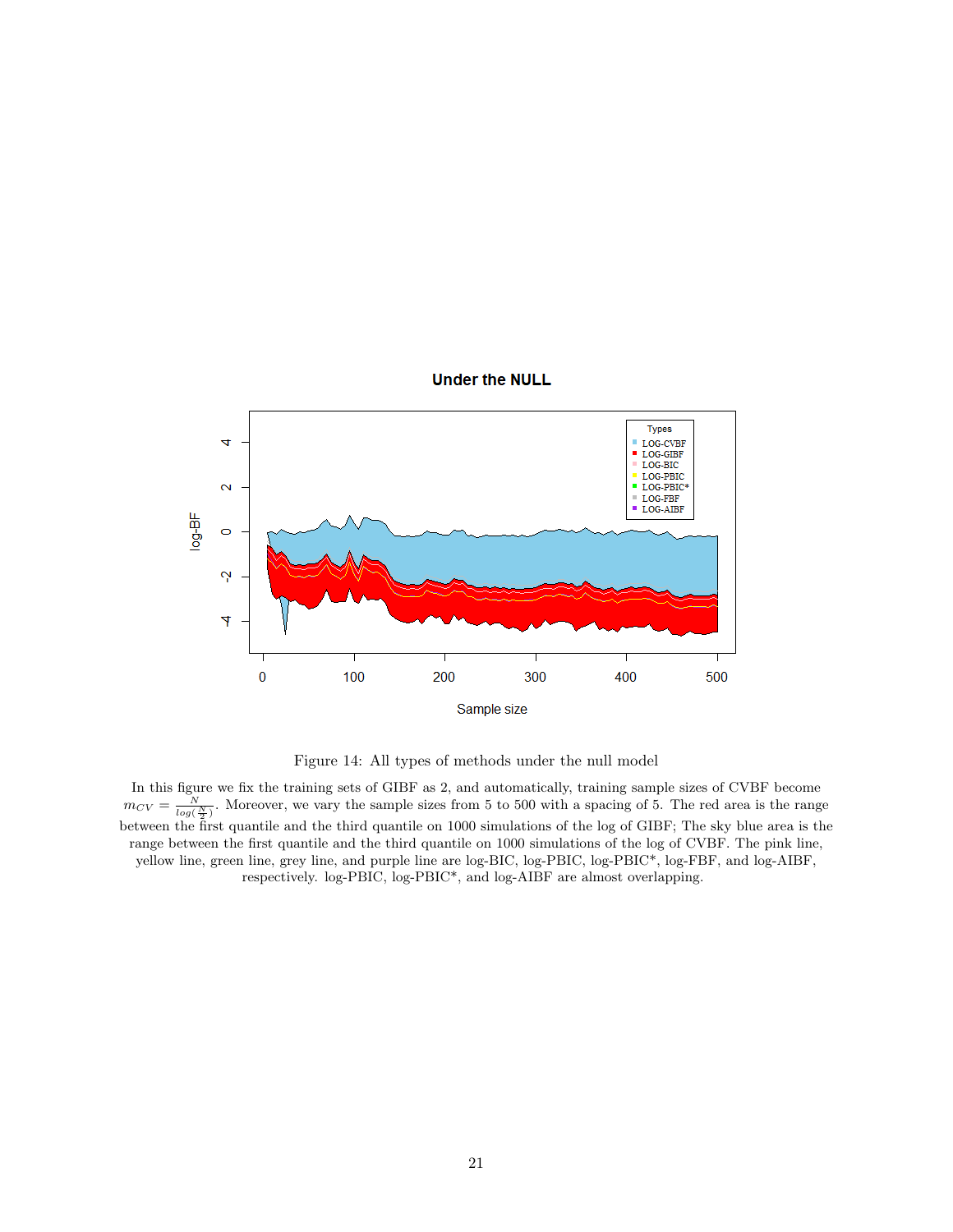

Figure 15: All types of methods under the alternative model

In this figure we fix the training sets of GIBF as 2, and automatically, training sample sizes of CVBF become  $m_{CV} = \frac{N}{log(\frac{N}{2})}$ . Moreover, we vary the sample sizes from 5 to 500 with a spacing of 5. The red area is the range between the first quantile and the third quantile on 1000 simulations of the log of GIBF; The sky blue area is the range between the first quantile and the third quantile on 1000 simulations of the log of CVBF. The pink line, yellow line, green line, grey line, and purple line are log-BIC, log-PBIC, log-PBIC\*, log-FBF, and log-AIBF, respectively. log-BIC, log-PBIC, log-PBIC\*, and log-FBF are almost overlapping.